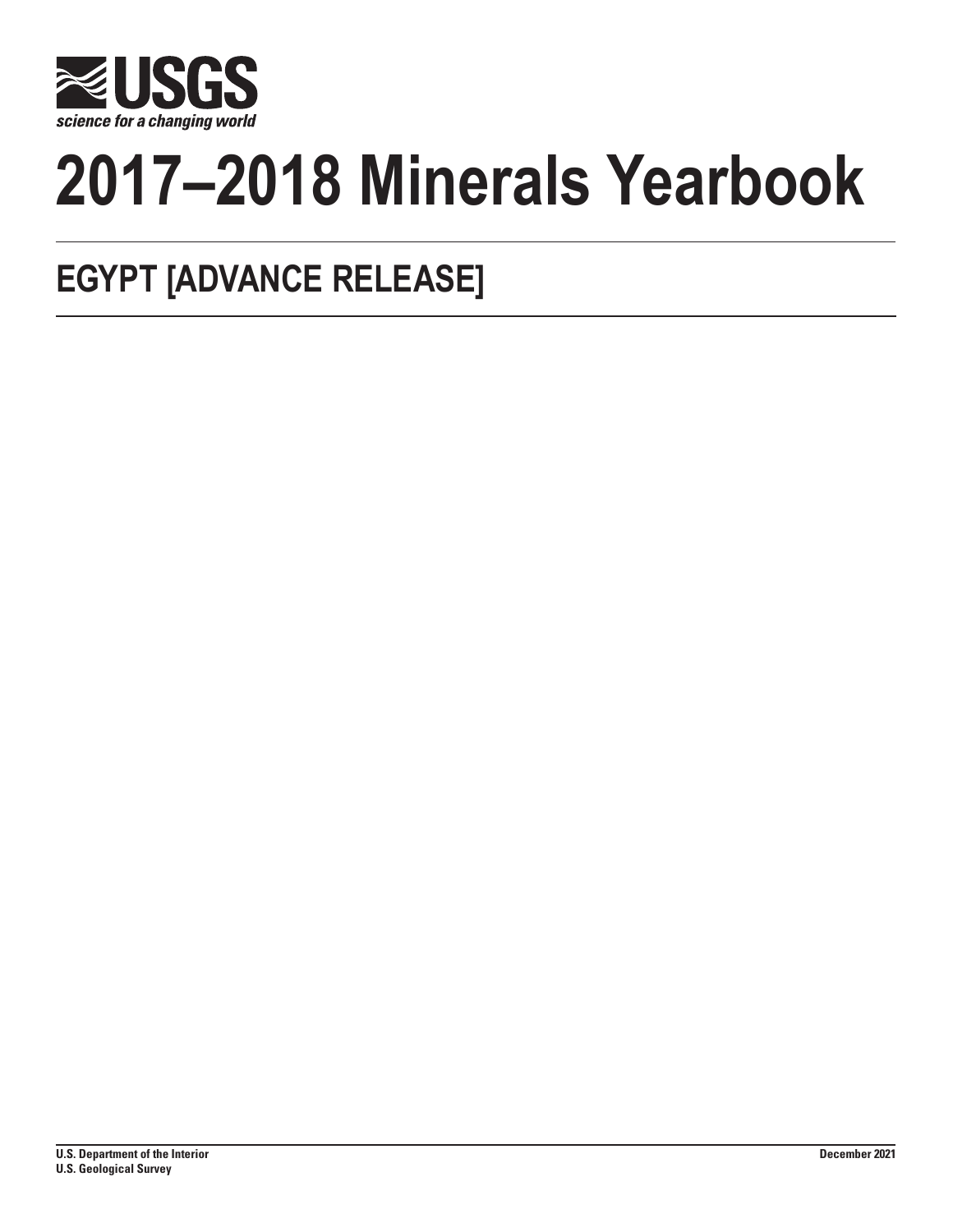# **The Mineral Industry of Egypt**

# By Mowafa Taib

#### **Note: In this chapter, information for 2017 is followed by information for 2018.**

Egypt supplied the world with cement, crude petroleum, feldspar, ferroalloys, gold, iron and steel, manganese, nitrogen fertilizers, phosphate rock, primary and secondary aluminum, refined petroleum products, quartz, secondary copper, salt, talc, and vermiculite. In 2017, the country's production of natural gas was used mainly for domestic consumption. Egypt's mineral imports included coal, copper, crude petroleum and natural gas, iron and steel, and refined petroleum products. Egypt was the third-ranked producer of direct-reduced iron (DRI) in the Middle East and North Africa region after Iran and Saudi Arabia and accounted for 5.4% of the world's total output. Egypt's real gross domestic product (GDP) increased by 4.1% in 2017 compared with an increase of 4.3% in 2016 (table 1; International Monetary Fund, 2019; Midrex Technologies Inc., 2018, p. 9; United Nations Statistics Division, 2018, p. 130−131).

#### **Minerals in the National Economy**

In fiscal year 2017 (July 1, 2017, through June 30, 2018), the mining sector's share (including hydrocarbons) of the GDP, at constant prices, was 9.8% compared with 9.6% of the GDP in fiscal year 2016 (July 1, 2016, through June 30, 2017). The share of the manufacturing sector (which included aluminum, cement, fertilizers, iron and steel, and refined petroleum products), was about 16.7% of the GDP in fiscal years 2017 and 2016. The share of the construction sector was 6.0% of the GDP in fiscal year 2017 compared with 5.7% in fiscal year 2016. In real terms, mining sector activity increased by 7.7% in fiscal year 2017 compared with a decrease of 1.8% in fiscal year 2016. The value of the manufacturing sector increased by 4.8% in fiscal year 2017 compared with 2.1% in fiscal year 2016; and that of the construction sector, by 10.0% in fiscal year 2017 compared with 9.5% in fiscal year 2016 (Central Agency for Public Mobilization and Statistics, 2019, p. 13; Central Bank of Egypt, 2019, p. 110).

The flow of foreign direct investment (FDI) into Egypt was \$13.2 billion in fiscal year 2017 compared with \$13.4 billion in fiscal year 2016, and the outflow in fiscal year 2017 was \$5.4 billion. Net FDI flows to Egypt, which accounted for 3.1% of the GDP in fiscal year 2017, were \$7.7 billion. Sixty-seven percent of these inflows went to the hydrocarbons sector; 10%, to the manufacturing sector; and 4.5%, to the construction sector. No FDI inflows went to the nonfuel mineral sector (Central Bank of Egypt, 2019, p. 54, 59−60).

#### **Government Policies and Programs**

Law No. 198 of December 8, 2014, was Egypt's mining law in 2017. Under the law, which was implemented in 2016, an annual exploration and mining fee for each square kilometer (km2 ) of permit area of 5,000 Egyptian pounds (EP) (\$286)

replaced the 40 EP (\$2.3) per square kilometer, which was being collected under the old law. A 5% royalty on annual production to be paid to the Government and a 1% "corporate social responsibility" fee for local municipalities in which the mining company operates were introduced (Egyptian Mineral Resources Authority, 2018b, p. 6–7).

The Law for Gas Market Activities Regulation No. 196 of August 2017, Law No. 236 of 2001 concerning the Egyptian National Gas Holding Company, Law No. 217 of 1980 concerning natural gas, and Law No. 20 of 1976 concerning the Egyptian General Petroleum Corporation are the main crude petroleum and natural gas laws that govern the exploration, development, and distribution of hydrocarbons in Egypt. The Gas Regulatory Authority was established by Law No. 196 of 2017 as an independent agency to regulate the natural gas market in Egypt and is responsible for granting licenses and assessing tariffs on downstream natural gas activities, including supply and transportation to end users (Gas Regulatory Authority, 2017, p. 7, 11; Hakim, 2019).

In June, the Government issued a new investment law to attract more FDI into the county by reducing bureaucratic procedures and simplifying investment processes. Law No. 72 of 2017 repealed the Investment Guarantees and Incentives Law No. 8 of 1997 but kept benefits and guarantees to foreign investors under the previous law. Investment Law No. 8 of 1997 provided the legal framework for several mining companies that were established in the country in the early 2000s. Law No. 198 of 2015 protects investments in the country of both foreign and domestic companies against nationalization and provides incentives for investing in mining and in the manufacturing of fertilizers and petrochemicals in the country's free trade zones (EY, 2017; Egyptian Mineral Resources Authority, 2018b).

The Government has outlined the country's medium-term development strategy for international and local investors and provided an overview for potential investment opportunities in all sectors of the Egyptian economy. The focus was on maximizing the added value from mining operations through manufacturing and processing of mineral commodities rather than export of raw materials. Potential projects in the mining sector included bentonite mining and processing at the El Sebaaya Valley; countrywide bidding rounds for mineral exploration licensing; development of the Golden Triangle gold project, located between Safaga and El Quseir on the Red Sea; other mineral exploration projects in the areas of Qena, El Quseir, and Safaga; and the construction of a phosphate-based products plant at Abu Tartur phosphate mine (Sayed, 2016, p. 112, 118−119).

#### **Production**

Notable increases in the reported production of Egypt's mineral commodities in 2017 compared with those of 2016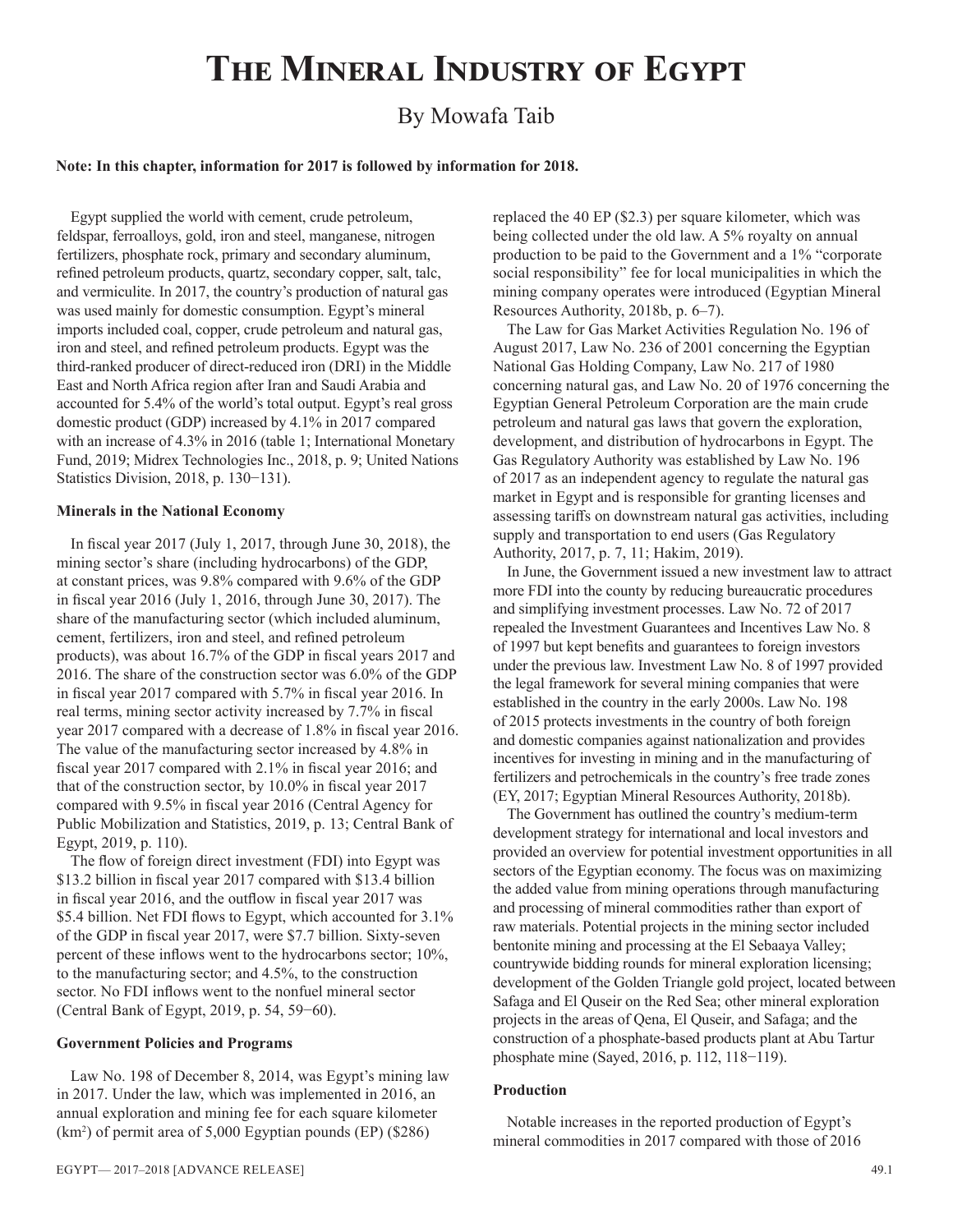included DRI, which increased by 78%; other refined products, by 70%; raw steel, by 36%; cement and wire rode, by 25% each; dry natural gas, by 21%; phosphoric acid, by 20%; gross natural gas, by 19%; coke, by 18%; sulfur (petroleum byproduct), by 16%; phosphate rock, by 12%; and iron ore, by 11%. Synthetic soda ash production decreased by 100% owing to the suspension of soda ash production by Salvoy S.A. of Belgium at its plant in Alexandria in 2016. Manganese production decreased by 67%; talc and related minerals, by 31%; and asphalt, by 12% (Salvoy S.A., 2016). Data on mineral production are in table 1.

# **Structure of the Mineral Industry**

The mineral industry of Egypt included private, public, and state-owned companies. Some international companies formed joint ventures with local public and state-owned companies to explore for and develop mineral resources. The vast majority of these international companies were exploring for crude petroleum, natural gas, and gold. The Ministry of Petroleum and Mineral Resources (MPMR) managed the country's mining and hydrocarbon sectors. The MPMR had five independently managed entities—Egyptian General Petroleum Corp. (EGPC), Egyptian Natural Gas Holding Co. (EGAS), Egyptian Petrochemical Holdings Co., Egyptian Mineral Resources Authority (EMRA), and Ganoub El Wadi Petroleum Holding Co. (Ganope) (Ministry of Petroleum and Mineral Resources, 2018).

The EMRA was responsible for conducting geologic mapping and mineral exploration and for issuing mining permits. The EMRA held shares in three mining companies— Al Wadi Al Gadid Company for Mineral Resources and Oil Shale (Wadico), the Egyptian Company for Mineral Resources (ECMR), and Shalateen Mineral Resources Co. (Egyptian Mineral Resources Authority, 2018a; Ministry of Petroleum and Mineral Resources, 2018).

Wadico was formed in 2007 in Kharga City to develop oil shale and mineral resources in the New Valley in southwestern Egypt. The company's shareholders were Ganope (65%), Petrojet Co. (25%), Nile Petroleum Co. (5%), and EMRA (5%). Wadico had the capacity to produce unspecified quantities of ball clay, feldspar, iron oxides (hematite and limonite), kaolin, phosphate rock, quartz, and talc at the Kharga Oasis in the Western Desert. The company planned to produce calcium carbonate for soda ash, granite, limestone for cement, and marble (Al Wadi Al Gadid Company for Mineral Resources and Oil Shale, 2018).

The Ministry of Defense of Egypt owned and operated several companies that produced mineral commodities for civilian and military use. These companies included Abu Zaabal Fertilizer Co., El-Arish Cement Co., El Nasr Mining Co., El Nasr Company for Intermediate Chemicals, Helwan Company for Nonferrous Industries, and Helwan Iron Foundries. The increased involvement of the Ministry of Defense of Egypt in the industrial sector in recent years raised concerns by the private sector, including the exemption from paying value-added tax in 2016 on projects carried out by military factories and their exclusion from certain bidding process requirements required of other Government agencies and the public sector (Federation of American Scientists, 2018; Thomson Reuters, 2018b).

#### **Mineral Trade**

Egypt's merchandise exports increased to \$25.9 billion in 2017 from \$22.5 billion in 2016, of which \$4.5 billion was petroleum exports. Crude petroleum exports increased to \$2.1 billion from \$1.8 billion in 2016; refined petroleum products increased to \$2.4 billion from \$945 million; gold exports decreased to \$2.1 billion from \$2.6 billion; and nitrogen fertilizer exports increased to \$974 million from \$767 million. Exports of steel products increased to 1.3 million metric tons (Mt) from 595,000 metric tons (t) in 2016 (United Nations Statistics Division, 2018, p. 130; World Steel Association, 2018, p. 52).

Egypt's exports to the United States increased to \$1.6 billion in 2017 from \$1.5 billion in 2016. The main mineral-related exports were crude petroleum, which decreased to \$161 million from \$173 million; iron and steel mill products, which increased to \$100 million from \$5 million; fertilizers, which increased to about \$80 million from \$52 million; stone, sand, and cement, which increased to \$24 million from about \$13 million; advanced iron and steel products, which decreased to \$8 million from \$6 million; other precious metals, which decreased to \$2 million from \$3 million; and other nonferrous metals, which decreased to \$1 million from \$4 million (U.S. Census Bureau, 2018b).

The value of Egypt's merchandise imports increased to \$66.3 billion in 2017 from \$58.0 billion in 2016. The country's crude oil imports increased in value to \$1.8 billion in 2017 from \$1.4 billion in 2016; petroleum products imports, to \$5.6 billion from \$3.3 billion; and natural gas and other petroleum gases, to \$3.5 billion from \$3.2 billion. The value of steel imports increased to \$1.1 billion from \$1.0 billion in 2016. In terms of tonnage, Egypt imported about 5.5 Mt of semifinished and finished steel products in 2017 compared with 9.2 Mt in 2016. The country's iron and steel imports included 5.5 Mt iron ore, 2.8 Mt of ingots and semifinished products, 2.0 Mt of scrap, 1.8 Mt of flat products, 552,000 t of long products, 393,000 t of tubular steel products, 55,000 t of DRI, and 10,000 t of pig iron (United Nations Statistics Division, 2018, p.131; World Steel Association, 2018, p. 55, 60, 65, 70, 75, 93, 97, 103, 108).

The value of Egypt's imports from the United States increased in 2017 to \$4.0 billion from \$3.5 billion in 2016. The major mineral commodities and mineral-related imports were other petroleum products (\$149 million), natural gas liquids (\$141 million), chemicals (\$129 million), steelmaking materials (\$118 million), other coal and fuels (\$113 million), metallurgical coal (\$69 million), drilling and oilfield equipment (\$63 million), fuel oil (\$46 million), excavation machinery and natural gas (\$44 million each), and iron and steel products (\$20 million) (U.S. Census Bureau, 2018a).

# **Commodity Review**

# *Metals*

**Aluminum.**—Aluminium Co. of Egypt (Egyptalum) was the country's sole producer of primary aluminum. The company had the capacity to produce 320,000 metric tons per year (t/yr) of aluminum from 12 potlines, including billet (95,000 t/yr); rolled products (85,000 t/yr); ingots, slabs, and tee bar (35,000 t/yr); hot and cold rolling mills (75,000 t/yr); and foundry alloys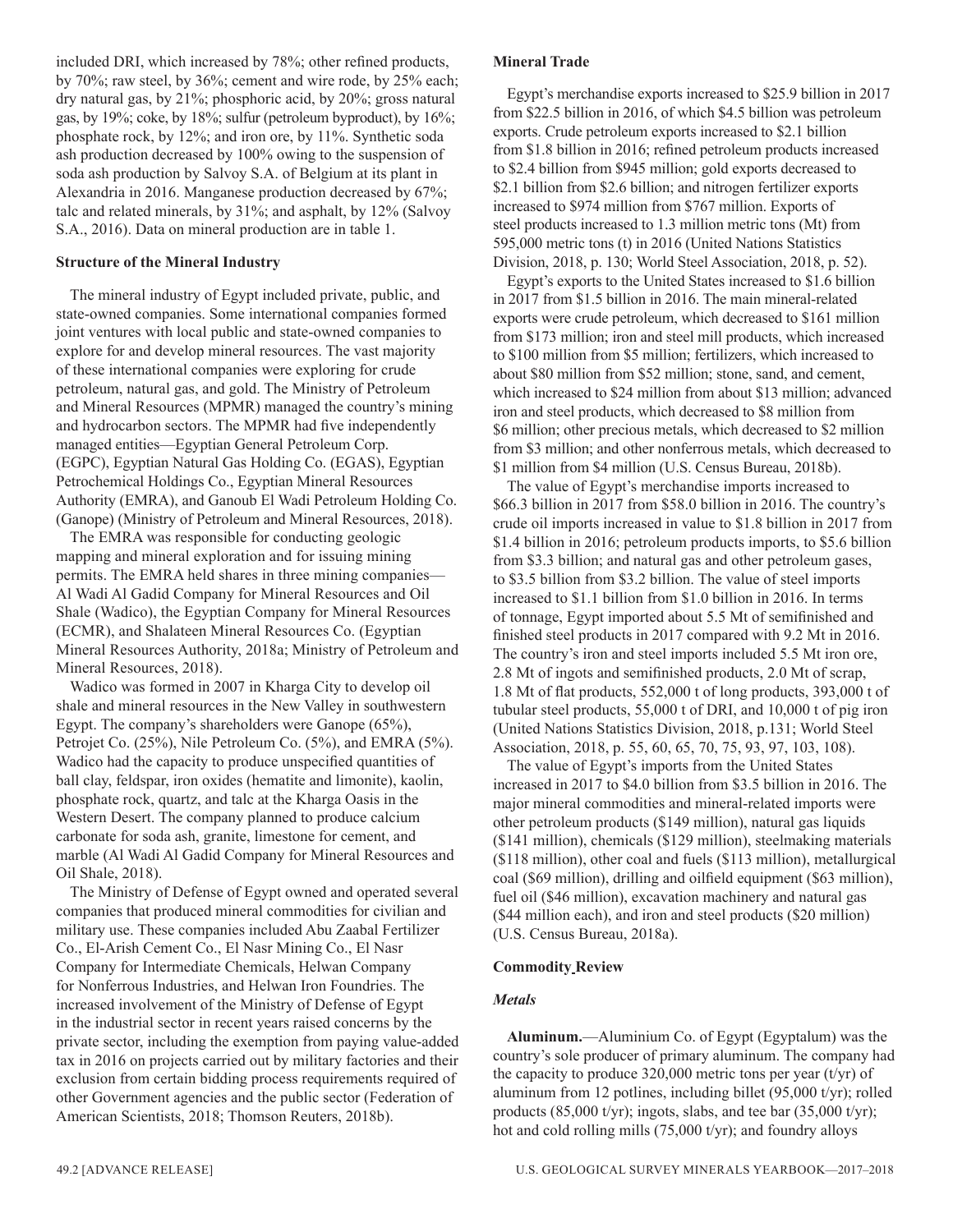and extrusion profiles (15,000 t/yr each). The company also had the capacity to produce 140,000 t/yr of calcined coke and 172,000 t/yr of prebaked anode blocks. Egyptalum planned to expand its production capacity by 250,000 t/yr for a total of 570,000 t/yr by 2022 (Egyptian Aluminium Co., 2018a–c).

Arab Aluminum Co. S.A.E. produced a wide range of secondary aluminum products, including angles, bar, and tubes, and it had the capacity to produce 15,000 t/yr of aluminum products. The company claimed a 40% share of the domestic market and exported 15% of its output. Other secondary aluminum producers in Egypt included Canex Aluminum, which was a Canadian and Saudi company; Egyptian Aluminium Products Co. (Alumisr), which had plants in El-Obour city and in Helwan; Egyptian Copper Works Co., which produced aluminum sheets and wire; Egyptian International Co. for Aluminum Profiles S.A.E.; and Helwan Company for Nonferrous Industries (table 2; Arab Aluminum Co. S.A.E., 2018)

**Gold.**—The Sukari Mine, which was one of the top 10 gold mines in the world, continued to be the only gold mine in operation in Egypt. The mine, which was owned and operated by a 50–50 joint venture of Centamin plc of the United Kingdom and ECMR, processed 12.0 Mt of ore and produced 16,951 kilograms (kg) of gold in 2017. The company planned to produce 19,000 kg of gold (reported as 600,000 troy ounces) in 2018. The Sukari Mine began production as an open pit mine and was extended underground in 2011. As of June 30, 2017, the measured and indicated mineral resources at the mine (open pit and underground combined) were 364 t (11.7 million troy ounces) of gold at cutoff grade of 0.3 g/t. The estimated gold reserves at the mine were 250 t (8.0 million troy ounces), and the mine life could be extended to 20 years with additional exploration (Centamin plc, 2018; Egypt Today, 2018b).

**Iron and Steel.**—Egypt's production of raw steel increased by 36% to 6.9 Mt in 2017 from about 5.0 Mt in 2016. The recovery of the Egyptian raw steel industry was attributed to the increase in the natural gas supply to power steel plants, to the increased domestic demand for steel products, and to the removal of tariffs, which had been imposed on steel products exports. Production of hot-rolled steel increased to about 8.1 Mt, of which 85% was long products and 15% was flat steel products. Wire rod output increased to 920,000 t from 736,000 t (table 1; World Steel Association, 2018, p. 2, 32−35).

The main steel producers in Egypt were Al Ezz Steel Rebars S.A., which owned and operated Al Ezz El-Dekheila Steel Co. plant in Alexandria and had the capacity to produce 6 million metric tons per year (Mt/yr) of steel; Suez Steel Co. (Solb Misr), which had the capacity to produce 2 Mt/yr of steel at its plant in Ain Al-Sokhna; Beshay Steel Group, which had the capacity to produce 3.0 Mt/yr of steel at its plant in Sadat City; and the Egyptian Steel Group, which had the capacity to produce 830,000 t/yr of steel at its plant in Ain Al-Sokhna. Hadisolb, which was one of the companies affiliated with the HCMI, produced mainly iron ore, raw steel, and finished steel products at its plant in Helwan, south of Cairo. The company had been producing at about 30% of its capacity in recent years owing to old machinery and a lack of investment to update its facilities. In 2017, HCMI negotiated with unnamed Chinese and Russian

steel companies for a possible joint venture with Hadisolb (table 2; Egyptian Iron and Steel Co., 2018).

Egypt's DRI production increased to 4.7 Mt in 2017 from 2.6 Mt (revised) in 2016. The increase was attributed to improved natural gas supply to iron and steel plants and to increased demand by steel plants. DRI production was carried out by Al Ezz El-Dekheila Steel Co., which had a production capacity of 2.32 Mt/yr; Ezz Rollin Mills Co. S.A.E., 1.90 Mt/yr; Egyptian Sponge Iron and Steel Co. (ESISCO), 1.76-Mt/yr; and Solb Misr, 1.95 Mt/yr (table, 2; Midrex Technologies Inc., 2018, p. 9, 12−14).

# *Industrial Minerals*

**Cement.**—In December 2016, the Industrial Development Authority of Egypt offered 14 cement production licenses throughout the country to local and foreign investors to meet the Government forecast of increased demand for cement as a result of large-scale construction projects being implemented in the country. The new cement licenses were expected to add an additional 28 Mt/yr of capacity (2 Mt/yr each). Three of the 14 licenses were sold to Egyptian Cement Co., El Sewedy Cement Co., and South Valley Cement Co. The remaining 11 licenses were not sold to cement investors. The Government planned to increase cement production to 84 Mt by 2020 from the current (2017) production of 69 Mt and for Egypt to resume cement exports, which had been halted in 2009 (Karam, 2017; Global Cement News, 2018).

Construction at the 13-Mt/yr-capacity cement plant at Beni Suef Governorate continued in 2017; the plant was being built by Sinoma International Engineering Co. Ltd. of China for the El-Arish Cement Co. (Ministry of Defense). When completed in 2018, the plant would have the largest capacity in Egypt and would produce 6,000 metric tons per day (t/d) from each of its six production lines for a total capacity of 36,000 t/d (Ismail, 2018).

**Nitrogen.**—Production of ammonia was estimated to have increased to 3.7 Mt in 2017 from 2.8 Mt in 2016, and that of urea was estimated to have increased to 3.0 Mt from 2.2 Mt (revised). The increase in production was attributed to the resumption of a steady supply of natural gas to the fertilizer and chemicals companies. Nitrogen fertilizer companies were able to import natural gas directly from the international market or to receive natural gas deliveries through the state-owned company EGAS (table 1).

OCI N.V. of the Netherlands produced ammonia, granulated urea, and other nitrate fertilizers at its plants in Egypt. OCI had a majority ownership in two nitrogen fertilizer companies in Egypt—Egypt Basic Industries Corp. (EBIC) and Egyptian Fertilizers Co. (EFC). The EBIC plant at Ain Al-Sokhna was 60% owned by OCI, and the remaining 40% was owned by EGPC and other minority investors. The EBIC plant had the capacity to produce 730,000 t/yr of anhydrous ammonia. The plant had a dedicated 8-kilometer (km) pipeline from the plant to a refrigerated bulk liquid export jetty on the Suez Canal. The EFC plant was wholly owned by OCI and had the capacity to produce 1.55 Mt/yr of urea and 325,000 t/yr of ammonium nitrate (OCI N.V., 2018, p. 24; 2019, p. 10).

El-Nasr Company for Intermediate Chemicals (a subsidiary of the National Services Products Organization of the Ministry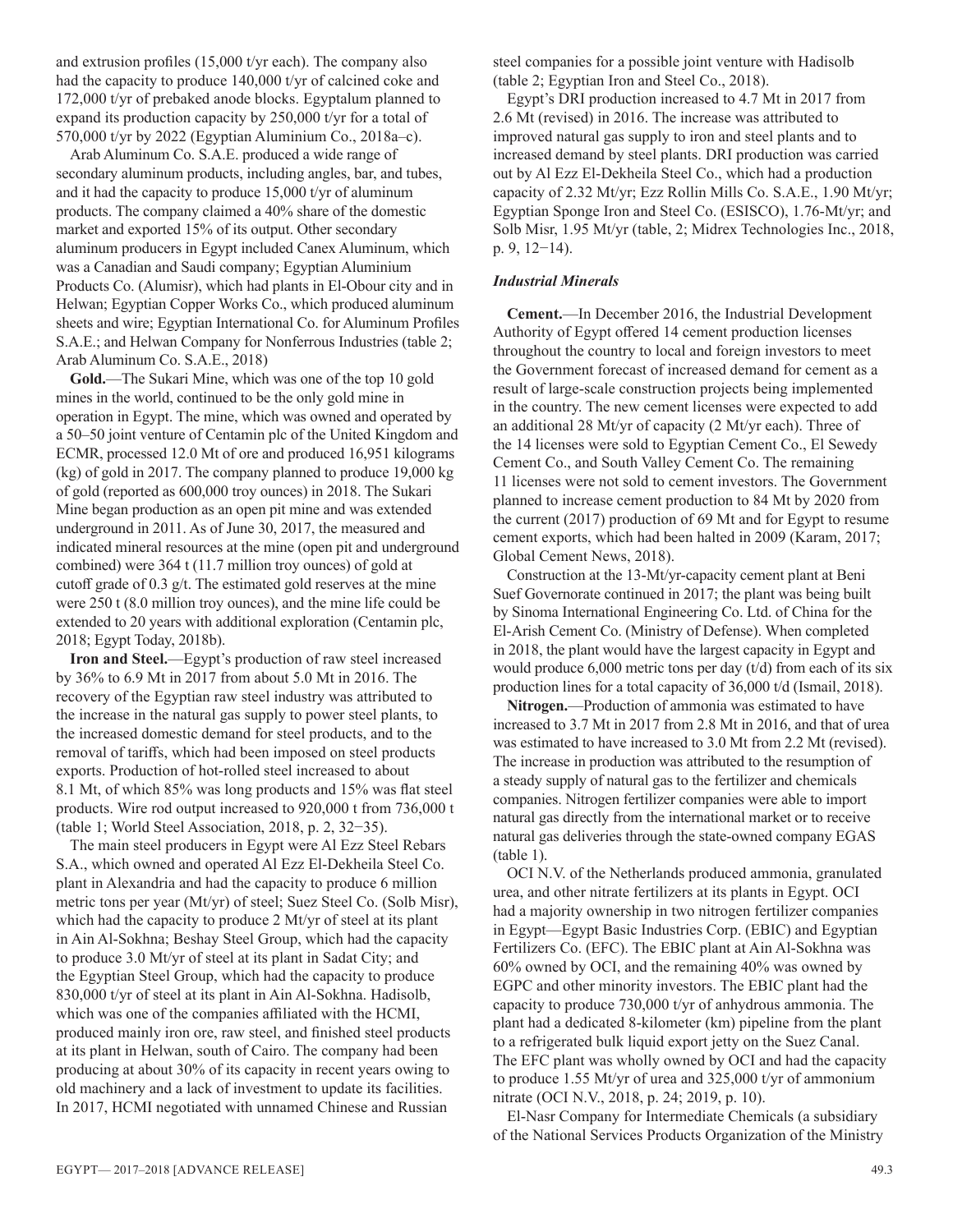of Defense) was building the Ain Al-Sokhna Phosphatic Fertilizer Complex in Ain Al-Sokhna at the southern end of the Suez Canal. The complex was expected to produce 440,000 t/yr of ammonia, 380,000 t/yr of urea, and 300,000 t/yr of calcium ammonium nitrate. The new plant was expected to begin production in 2022 (Hassan Allam Holding Co., 2018).

Egyptian Chemical Industries (KIMA), which was affiliated with the Holding Company for Chemical Industries, was building a new nitrogen fertilizer plant at Aswan. The plant, KIMA 2, was expected to have the capacity to produce 438,000 t/yr of ammonia and 584,000 t/yr of urea. The plant was on track to begin production by yearend 2018. The project was financed by a group of unnamed domestic and regional banks (Egypt Today, 2018a; Holding Company for Chemical Industries, 2018).

**Phosphate Rock.**—Egypt's phosphate rock output increased to 4.8 Mt from 4.3 Mt in 2016. Phosphate Misr Co. S.A.E (PMC) was the leading producer of phosphate rock in the country; it produced about 1.8 Mt of phosphate rock compared with 2.4 Mt in 2015. PMC had the capacity to produce 5 Mt/yr of phosphate rock grading between 25%  $P_2O_5$  and 31%  $P_2O_5$ . The company operated the Abu Tartur Mine, the New Valley Mine at El Sebaaya, and the Red Sea Mine. El Nasr Mining Co. was the second-ranked producer of phosphate rock in Egypt; it produced 1.8 Mt of phosphate rock from the East El Sebaáya Mine, the West El Sebaáya Mine, and the Red Sea Mine at El Quseir (Sayed, 2016, p. 123; Al Wadi Al Gadid Company for Mineral Resources and Oil Shale, 2018; El Nasr Mining Co., 2018; Phosphate Misr Co. S.A.E, 2018).

PMC was developing a phosphate fertilizer manufacturing complex at the Abu Tartur phosphate rock mine in the Al Wadi Al Gadid Governorate. The project was expected to include a phosphate ore treatment unit, a 500,000-t/yr capacity phosphoric acid production unit, and a sulfuric acid production unit. The \$900 million project would be funded by PMC (25%); Ahli Holding Co. (20%); Abu Qir Fertilizer & Chemical Industries Co., National Investment Bank, Orient Gas Co., Petrojet, and Inpi Co. (10% each); and EMRA (5%). The MOPNR was finalizing awarding a front-end engineering design for the Abu Tartur phosphate project to Fluor Corp. of the United States (Petroleum Future, 2017; Menachery, 2018).

El-Nasr Company for Intermediate Chemicals had been producing compound fertilizers, phosphate fertilizer, phosphoric acid, and other chemicals at Giza Industrial Zone. The company was building a phosphatic fertilizer complex in Ain Al-Sokhna at the southern end of the Suez Canal. The complex was expected to include two 693,500-t/yrcapacity sulfuric acid plants and have the capacity to produce about 1 Mt/yr of phosphate-based fertilizers, including 438,000 t/yr of diammonium phosphate and 273,750 t/yr of triple superphosphate. Construction of the complex is expected to be completed in 2018 (Intecsa Industrial, S.A., 2017; El-Nasr Company for Intermediate Chemicals, 2018; Hassan Allam Holding Co., 2018).

# *Mineral Fuels*

**Coal.**—The Government, through the Ministry of Electricity, was evaluating bids from companies interested in building a 6,000-megawatt coal-fired powerplant near Hamrawein Port.

The independent private-public powerplant was expected to use imported coal to generate electricity to meet increasing demand. The Ministry of Electricity delayed the construction of the Oyoun Moussa coal-fired powerplant, which was expected to be completed by 2020, to the next economic development plan for 2022–27 (Farag, 2017).

**Natural Gas.**—Natural gas production rebounded in 2017 following the downward trend in the previous 5 years. The increase in natural gas production was attributed mainly to the beginning of production at the Zohr Gasfield and increased production from the Nooros field. Dry gas production increased by 21% to 50.7 billion cubic meters from 40.0 billion cubic meters in 2016. Egypt's natural gas consumption increased by 13% to 56.0 billion cubic meters from 49.4 billion cubic meters in 2016. The country's proved natural gas reserves at the end of 2017 were estimated to be about 1.8 trillion cubic meters and accounted for 0.9% of the world's total natural gas reserves. Egypt was responsible for 1.3% of the world's total natural gas production in 2017. Twelve natural gas discoveries were made in Egypt in 2017 compared with 18 discoveries in 2016. In fiscal year 2016-17, natural gas was produced from Al Wadi Al Gadid Governorate (33.0%), the Red Sea (24.6%), Dakahlia (22.2%), North Sinai (11.3%), Port Said (3.9%), Damietta (2.8%), Alexandria (2%), and Mersa Matruh (0.2%) (BP p.l.c., 2018, p. 26–29; Central Agency for Public Mobilization and Statistics, 2019, p. 81; Organization of Arab Petroleum Exporting Countries, 2019, p. 22).

Eni Group of Italy produced 8.9 billion cubic meters of natural gas in Egypt in 2017; it operated the Baltim, El Temsah, and Ras el Barr Gasfields in the Nile Delta and North Port Said concessions. Eni started production in the deep water Zohr Gasfield of the Shorouk offshore block, in which Eni originally owned 60% interest, along with NK Rosneft' PAO of Russia (30% interest) and BP p.l.c. of the United Kingdom (10% interest). The Zohr natural gas discovery in 2015 was the largest discovery in Egypt and the Mediterranean Sea; it had an estimated resource of 850 billion cubic meters of natural gas in place (Eni Group, 2015; 2016; 2018 p. 33, 40).

**Petroleum.**—The output of crude petroleum (including condensate) decreased in 2017 to 220 million barrels (Mbbl) from 230 (revised) Mbbl in 2016. Egypt accounted for 0.8% of the world's total output of crude oil. Consumption of crude petroleum by Egypt had been increasing in recent years; it averaged 298 Mbbl in 2017 compared with 312 Mbbl in 2016 and accounted for 0.8% of the world's total consumption. More than one-half of Egypt's crude petroleum production came from the Western Desert, and the remainder came from the Eastern Desert, the Mediterranean Sea, the Nile Delta, the Sinai Peninsula, the Suez Gulf, and Upper Egypt (southern Egypt). Crude petroleum discoveries increased to 30 in 2017 from 27 in 2016. The country held 3.3 billion barrels of proved oil reserves (BP p.l.c., 2018, p. 12–15; Organization of Arab Petroleum Exporting Countries, 2019, p. 20).

Egypt's combined refinery throughput at its eight refineries was 508,000 barrels per day (bbl/d) in 2017, which was significantly less than the installed refining capacity of 722,000 bbl/d. The Government planned to increase the country's petroleum refining capacity by an additional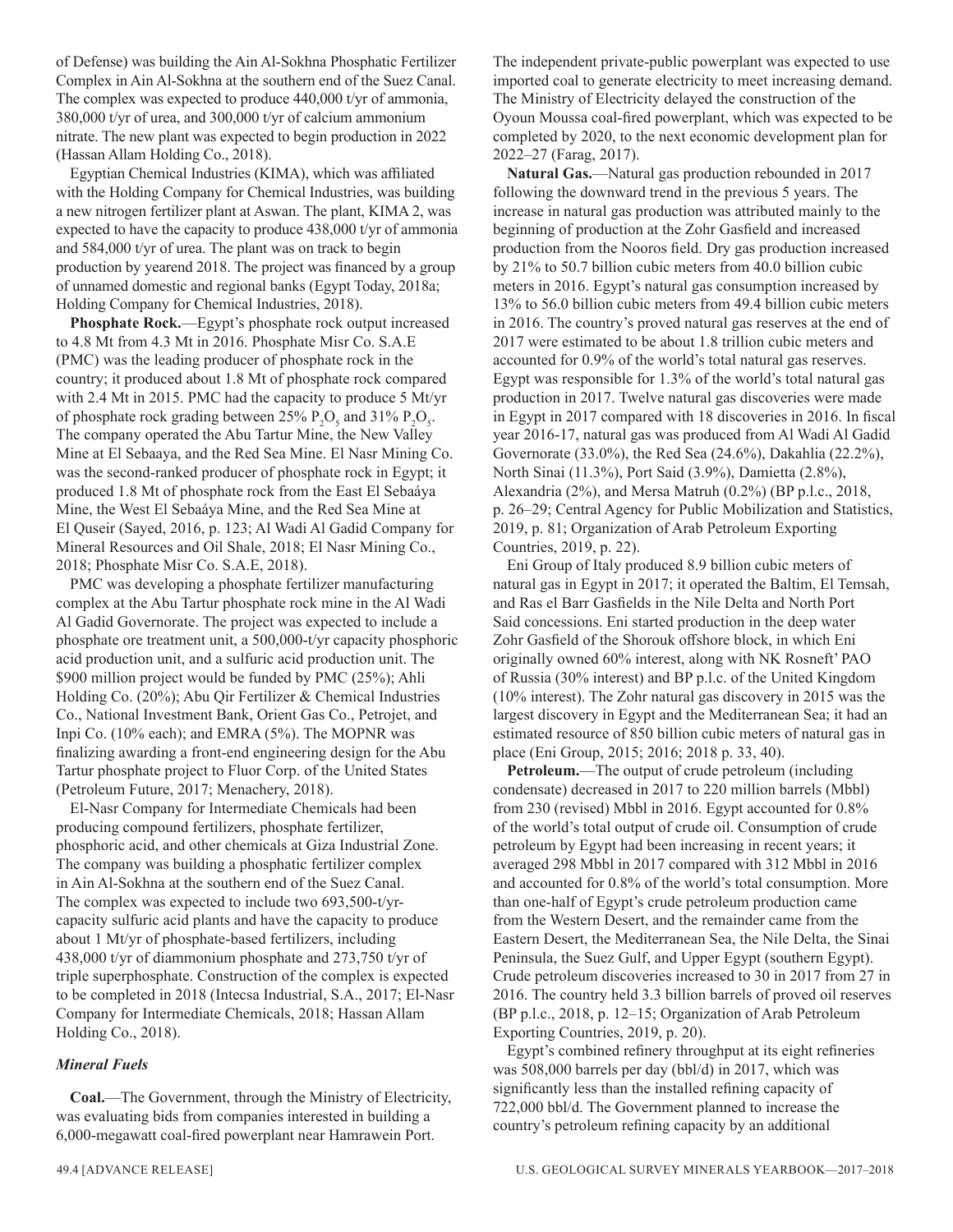600,000 bbl/d by building new refineries and expanding capacities at existing refineries to meet the increased demand in the local market. Egyptian Refinery Co., which was a joint venture of EGPC and Arab Refinery Co., was building a new refinery at Mosotrod near Cairo; it would have the capacity to produce 174,400 bbl/d of refined petroleum products. The \$4.1 billion refinery was expected to begin production in 2019 and would cut Egypt's imports of distilled gas fuel by 50%, and of gasoline, by 40% (BP p.l.c., 2018, p. 22, 23; Thomson Reuters, 2018a; U.S. Energy Information Administration, 2018, p. 5).

# **MINERAL INDUSTRY HIGHLIGHTS IN 2018**

Egypt was an important consumer and producer of mineral commodities in 2018; it was the world's 5th-ranked producer of cement, 8th-ranked producer of phosphate rock, 9th-ranked producer of nitrogen (fixed)-ammonia, and 14th-ranked producer of natural gas, and it was ranked 16th in global natural gas reserves. The country was also the second-ranked producer of DRI and raw steel in the Middle East and North Africa region. Egypt imported alumina for aluminum smelting, coal, copper and other metals, crude petroleum and refined petroleum products, iron ore for DRI plants, liquefied natural gas (LNG), and semifinished and finished steel products (BP p.l.c., 2019, p. 30, 32, 39, 45; United Nations Statistics Division, 2019, p. 129–30; World Steel Association, 2019, p. 13 Apodaca, 2020; Curry, 2020; Jasinski, 2020; ).

In 2018, the Government issued the Executive Regulations of the Law for Gas Market Activities No. 196 of August 1, 2017, which enabled investors to sign concession agreements with the Government to explore for and develop natural gas and crude petroleum in Egyptian onshore and offshore concession areas. The law gives the Government the right to assess license fees, depending on the type of activity and the volume of production. This Law for Gas Market Activities No.196 succeeded in attracting many international oil companies to invest in Egypt's hydrocarbon projects. This interest is in contrast to the interest aroused by the Mineral Resources Law No. 198 of 2014 and the Executive Regulation Law No. 1657 of 2015, which did not succeed in attracting any domestic or international investment in the mining sector. In fact, the Government had not signed a single mining agreement since 1999. Moreover, the Government canceled four gold exploration agreements in the past 10 years. The Mineral Resources Law No. 198 of 2014 and its Executive Regulations required the creation of 50–50 joint ventures between the Government and private mining companies to explore and develop mining projects, similar to the one that existed between Centamin and EMRC for the Sukari gold mine. In 2018, the Government worked with Wood Mackenzie Group of the United States to overhaul the current mining law so as to adopt a new mining law and executive regulations in 2019. The new law would not require production-sharing agreements with the Government and would abolish the 50–50 ownership requirement in joint-venture projects with the Government. However, the new law and regulations would set new royalty rates for the Government of between 5% and 20% on mineral production

(Enterprise, 2018; Gas Regulatory Authority, 2018; Daily News Egypt, 2019; Thomson Reuters, 2020).

# **Production**

Reported production of Egypt's mineral commodities in 2018 compared with that of 2017 included notable increases in the production of sulfuric acid by an estimated 52%; DRI and dry natural gas, by 21% each; cement and hot-rolled steel products, by 19% each; sulfur by, 16%; raw steel, by 14%; phosphate rock  $(P_2O_5 \text{ content})$ , by 12%; iron ore, by 11% and marble, by 10%. Notable production decreases included that of gold, by 13%, and iron ore, by 12% (table 1).

# **Commodity Review**

# *Metals*

**Gold.**—Gold production by Centamin decreased to 14,680 kg in 2018 from 16,951 kg in 2017. The 13% decrease was attributed to the lower ore grade mined at both the open pit and the underground workings of the Sukari Mine. The company planned to mine primarily sulfide ore from the open pit operation during the next 3 years and expected to produce between 15,860 and 16,800 kilograms per year for the remaining 10 years of the mine's life (Centamin plc, 2019, p. 10, 13; 2020, p. 9).

**Iron and Steel.**—Egypt's iron ore production decreased to 500,000 t in 2018 from 565,000 t in 2017. The decrease was attributed to continued financial difficulties at Hadisolb, which was the country's sole producer of iron ore. DRI output, which was manufactured from imported iron ore, increased by 23% to 5.8 Mt from 4.7 Mt in 2017. Subsequently, production of raw steel increased by 14% to 7.8 Mt from 6.9 Mt in 2017, and that of hot-rolled products increased by 19% to 9.6 Mt from 8.1 Mt. Exports of semifinished and finished steel products were about 1.5 Mt in both 2017 and 2018, whereas imports of semifinished and finished steel products decreased sharply to 421,000 t in 2018 from 5.5 Mt in 2017. The decrease was attributed to the increase of domestic steel production and to the Government's decision to keep import tariffs on steel rebar—a measure that was imposed by the Egypt's Ministry of Trade and Industry (MTI) in June 2017. The MTI assessed a 17% tariff on steel imported from China, 10% to 19% on steel imported from Turkey, and 15% to 27% on steel imported from Ukraine (table 1; Egypt Today, 2018d; World Steel Association, 2019, p. 2, 8, 13, 29).

# *Industrial Minerals*

**Cement.**—Egypt's cement output of 81.2 Mt in 2018, which was an increase of 19% from the 68.5 Mt produced in 2017, was a record production for the country. Privately owned cement plants produced 61.7 Mt and state-owned plants produced 19.5 Mt. The increase in cement production exceeded domestic demand of 53.8 Mt in 2017 and 51.0 Mt in 2018 and created a 14.7 Mt surplus in 2017 and a 30.1 Mt surplus in 2018. This cement production surplus coupled with weak exports potential (1 Mt in 2017) triggered some companies to suspend production at some lines. In one case—El Nada Cement Co. and Suez Cement—planned to completely halt production at the Torah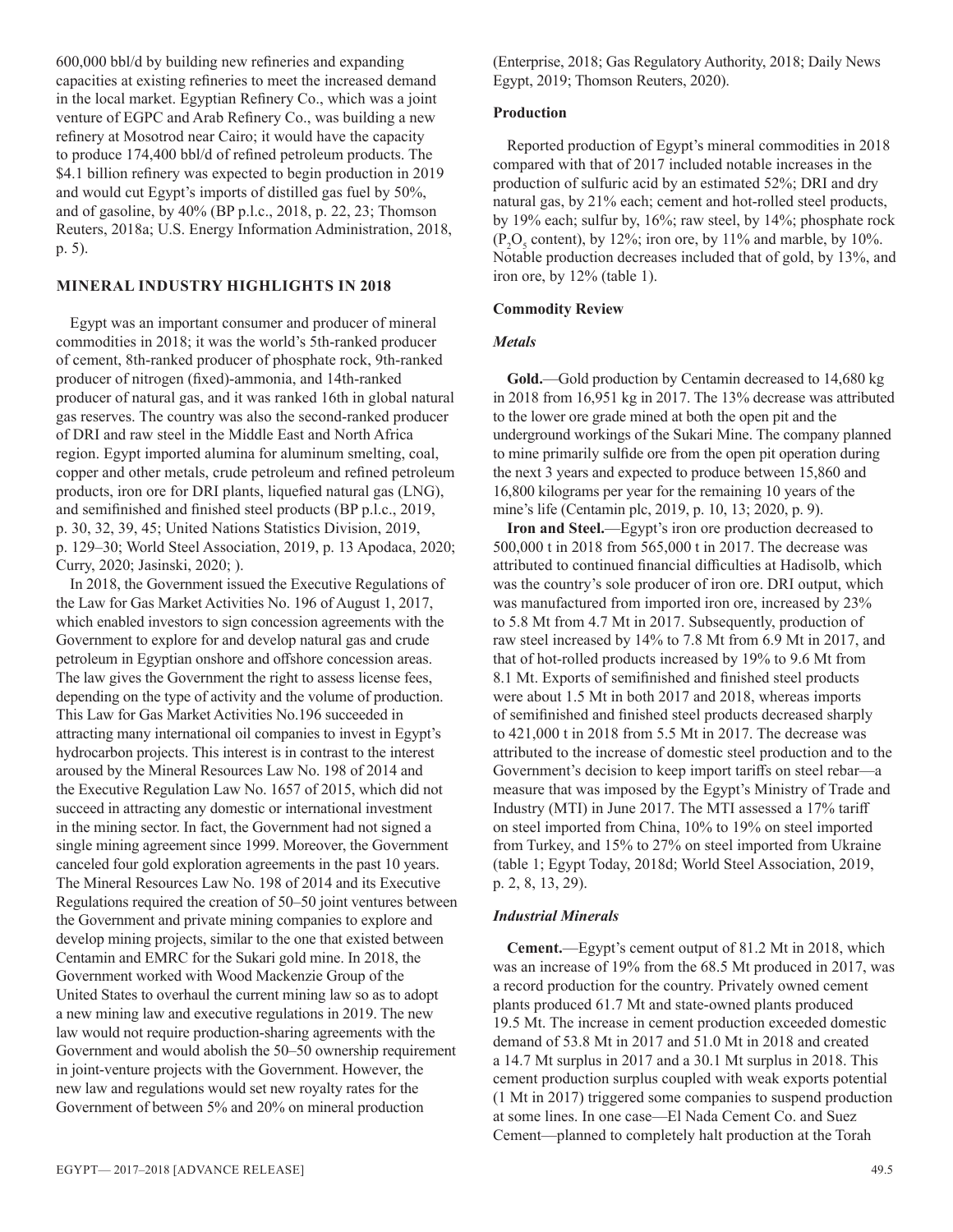cement plant in 2019. The 10 leading cement producers in Egypt were National Cement Co. Beni Suef (Ministry of Defense) and Suez Cement Co. (HeidelbergCement Group), 13 Mt each; Egyptian Cement Co. (LafargeHolcim Ltd.), 10 Mt; El Arish Cement Co. (Ministry of Defense), 7.2 Mt; Assiut Cement Co. (Cemex Egypt), 6.5 Mt; Arabian Cement Co. (Cementos La Union S.A.), 5 Mt; Titan Cement Co., 4.5 Mt; Ameryah Cement Co. (Cimentos de Portugal, SGPS, S.A.), 4.8 Mt; Sinai Cement Co. (Vicat Group), 3.2 Mt; and Misr Beni Suef Cement Co., 3.0 Mt (table 2; Economyplusme.com, 2019; Hafez, 2019; Perilli, 2019).

# *Mineral Fuels*

**Natural Gas.**—Egypt's proven natural gas reserves at the end of 2018 increased to 2.1 trillion cubic meters from 2.1 trillion cubic meters (revised) in 2017 and accounted for 1.1% of the world's total proven natural gas reserves. Dry natural gas production increased by 23% to 62.3 billion cubic meters in 2018 from 50.7 billion cubic meters in 2017. The increase in natural gas production was attributed mainly to a full year of production at the Zohr Gasfield and to increased production from the West Nile Delta projects. In 2018, Eni sold a 10% share in the Shorouk Block, which held the Zohr Gasfield, to Mubadala Petroleum of the United Arab Emirates. Egypt produced 1.5% of the world's total natural gas in 2018. The number of natural gas discoveries in the country increased to 18 in 2018 from 12 in 2017. The country's natural gas consumption increased by 6.6% to 59.6 billion cubic meters from 55.9 billion cubic meters in 2017 (Dean, 2018; BP p.l.c., 2019, p. 30, 32, 34; Organization of Arab Petroleum Exporting Countries, 2019, p. 22).

# **Outlook**

Egypt's natural gas production is expected to increase during the next 5 years following recent discoveries in the Nile Delta and offshore in the Mediterranean Sea. These new discoveries increased the country's natural gas reserves, bringing the country closer to self-sufficiency in natural gas by yearend and reestablishing the exports of natural gas and LNG. Production of mineral commodities, such as aluminum, gold, gypsum, iron and steel, nitrogen and phosphate fertilizers, and phosphate rock is likely to increase, given the steady electricity supply and increased domestic demand. Domestic projects requiring these materials include the building of a new administrative capital to be located 45 km east of Cairo, and the construction of 1 million residential housing units. Cement production is expected to decrease in 2019 owing to overproduction in previous years and to the decline in domestic consumption. Private domestic and foreign mining companies, which are interested in exploring and developing the mineral resources of the Golden Triangle, including copper, gold, and phosphate rock, are waiting for the adoption of a new mining code in 2019 that does not limit their ownership to 50–50 joint ventures with state-owned mining companies (Egypt Today, 2018c).

# **References Cited**

- Al Wadi Al Gadid Company for Mineral Resources and Oil Shale, 2018, Mining: Kharga, Egypt, Al Wadi Al Gadid Company for Mineral Resources and Oil Shale. (Accessed March 12, 2019, at http://www.wadico.net/ index-3.html.)
- Apodaca, L.E., 2020, Nitrogen (fixed)—Ammonia: U.S. Geological Survey Mineral Commodity Summaries 2020, p. 116–117.
- Arab Aluminum Co. S.A.E., 2018, About us: Cairo, Egypt, Arab Aluminum Co. S.A.E, (Accessed March 12, 2019, at http://www.arabaluminum.com/ about.php.)
- BP p.l.c., 2018, BP statistical review of world energy: London, United Kingdom, BP p.l.c., June, 49 p. (Accessed March 12, 2019, at https://www.bp.com/ content/dam/bp/business-sites/en/global/corporate/pdfs/energy-economics/ statistical-review/bp-stats-review-2018-full-report.pdf.)
- BP p.l.c., 2019, BP statistical review of world energy: London, United Kingdom, BP p.l.c., June, 49 p. (Accessed January 13, 2019, at https://www.bp.com/ content/dam/bp/business-sites/en/global/corporate/pdfs/energy-economics/ statistical-review/bp-stats-review-2019-full-report.pdf.)
- Centamin plc, 2018, Production—Sukari: London, United Kingdom, Centamin plc. (Accessed January 13, 2018, at http://www.centamin.com/production/ sukari/overview.)
- Centamin plc, 2019, Annual results: London, United Kingdom, Centamin plc, February 25, 44.p. (Accessed January 17, 2020, at https://www.centamin.com/~/media/Files/C/Centamin/documents/ presentations/2019/CEY%20-%20FY18%20Results%20Presentation%20 -%20160219%20v4.pdf.)
- Centamin plc, 2020, Corporate update: United Kingdom, Centamin plc, January 14, 11.p. (Accessed January 17, 2020, at https://www.centamin.com/~/media/Files/C/Centamin/documents/ presentations/2020/Copy%20of%2020200114%20-%20Centamin%20 Corporate%20Update%20Presentation%20Final.pdf.)
- Central Agency for Public Mobilization and Statistics, 2019, Egypt in figures—Industry and Petroleum: Cairo, Egypt, Central Agency for Public Mobilization and Statistics. (Accessed April 13, 2020, http://www.capmas.gov.eg/Pages/StaticPages.aspx?page\_id=5035.)
- Central Bank of Egypt, 2019, Annual report 2017/2018: Cairo, Egypt, Central Bank of Egypt, 121 p. (Accessed April 10, 2020, at https://www.cbe.org. eg/\_layouts/download.aspx?SourceUrl=%2Fen%2FEconomicResearch%2FP ublications%2FAnnualReportDL%2FAnnual%20Report%202017-2018.pdf.)
- Curry, K.C., 2020, Cement: U.S. Geological Survey Mineral Commodity Summaries 2020, p. 42–43.
- Daily News Egypt, 2019, Petroleum Ministry to present Mineral Wealth Law's executive regulations to cabinet for ratification in November: Daily News [Cairo] Egypt, November 2, 2019. (Accessed January 21, 2020, at https://wwww.dailynewssegypt.com/2019/11/02/petroleum-ministry-topresent-mineral-wealth-laws-executive-regulations-to-cabinet-for-ratificationin-november.)
- Dean, Laura, 2018, Eni sells to Mubadala Petroleum a 10% stake in the Shorouk concession, offshore Egypt: Oilfield Technology., March 13. (Accessed May 11, 2021, at https://www.oilfieldtechnology.com/offshoreand-subsea/13032018/eni-sells-to-mubadala-petroleum-a-10-stake-in-theshorouk-concession-offshore-egypt/.)
- Economyplusme.com, 2019, [Where does the cement industry in Egypt go]: Cairo, Egypt, economyplusme.com, June 9. (Accessed January 13, 2020, at https://economyplusme.com/9402.)
- Egypt Today, 2018a, 85% of KIMA 2 project achieved─Chemical Holding: [Cairo] Egypt Today, April 11. (Accessed March 20, 2019, at http://www.egypttoday.com/Article/3/47469/85-of-KIMA-2-project-achieved-Chemical-Holding.)
- Egypt Today, 2018b, Australian amb─Egypt has tremendous possibilities in mining: [Cairo] Egypt Today, February. (Accessed March 22, 2019, at http://www.egypttoday.com/Article/3/42697/Australian-amb-Egypt-hastremendous-possibilities-in-mining.)
- Egypt Today, 2018c, Egypt's gas production to hit 6.5 billion cu ft/d by 2018-end: [Cairo] Egypt Today, July 5. (Accessed March 14, 2019, at https://www.egypttoday.com/Article/3/53415/Egypt-s-gas-production-to-hit-6-5-billion-cu.)
- Egypt Today, 2018d, Steel tariffs extended: [Cairo] Egypt Today, January 19. (Accessed January 21, 2020 at https://www.egypttoday.com/Article/3/40469/ Steel-Tariffs-Extended.)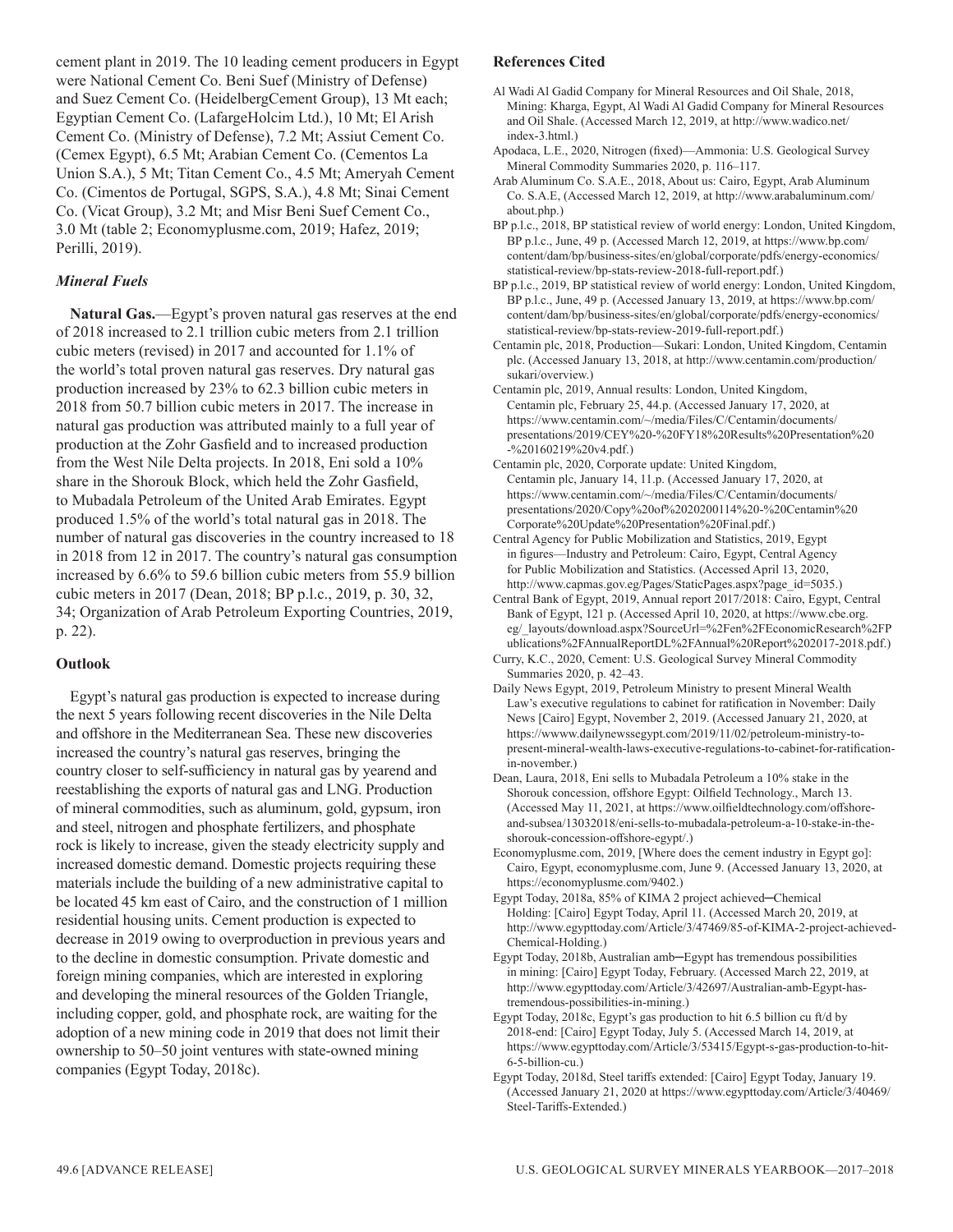Egyptian Aluminium Co., 2018a, Anode plant: Naga Hammadi, Egypt, Egyptian Aluminium Co. (Accessed March 12, 2019, at http://www.egyptalum.com.eg/ staticPages.aspx?LId=6&PID=18.)

Egyptian Aluminium Co., 2018b, Catalog: Naga Hammadi, Egypt, Egyptian Aluminium Co. (Accessed March 12, 2019, at http://www.egyptalum.com.eg/ catalog.aspx?LId=9.)

Egyptian Aluminium Co., 2018c, Chairman message: Naga Hammadi, Egypt, Egyptian Aluminium Co. (Accessed March 12, 2019, at http://www.egyptalum.com.eg/index.aspx?LId=1.)

Egyptian Iron and Steel Co., 2018, Financial statements: Cairo, Egypt, Egyptian Iron and Steel Co. (Accessed March 21, 2019, at http://www.hadisolb.com/ EN\_SITE/Financial%20Statements\_en.html.)

Egyptian Mineral Resources Authority, 2018a, Companies─Egyptian Company for Mineral Resources: Cairo, Egypt, Egyptian Mineral Resources Authority. (Accessed December 18, 2016, at http://emov.eg/UI/Lang1/ TDIDataShow.aspx?ID=68.)

Egyptian Mineral Resources Authority, 2018b, Investment—Mineral Resources Law No 198 of 2014: Egyptian Mineral Resources Authority, 14 p. (Accessed December 18, 2018, at http://www.emra.gov.eg/PDF%20 Files/%D9%82%D8%A7%D9%86%D9%88%D9%86%20198%20 %D9%84%D8%B3%D9%86%D8%A9%202014%20-EN.pdf.)

El-Nasr Company for Intermediate Chemicals, 2018, Fertilizers: Giza, Egypt, El-Nasr Company for Intermediate Chemicals. (Accessed March 20, 2019, at http://www.nasrchemicals.com/EnFertilizer.html.)

El Nasr Mining Co., 2018, [Products]: Aswan, Egypt, El Nasr Mining Co. (Accessed March 12, 2019, http://www.elnasrmining.com/default\_ar.aspx.)

Eni Group, 2015, Eni discovers a supergiant gas field in the Egyptian offshore, the largest ever found in the Mediterranean Sea: Rome, Italy, Eni Group press release, August 30. (Accessed January 31, 2017, at https://www.eni.com/ en\_IT/media/2015/08/eni-discovers-a-supergiant-gas-field-in-the-egyptianoffshore-the-largest-ever-found-in-the-mediterranean-sea.)

Eni Group, 2016, Eni's activities in Egypt: Rome, Italy, Eni Group. (Accessed January 31, 2017, at https://www.eni.com/enipedia/en\_IT/internationalpresence/africa/enis-activities-in-egypt.page.)

Eni Group, 2018, Integrated annual report 2017: Rome, Italy, Eni Group. (Accessed April 9, 2020, 116 p. (Accessed at https://www.eni.com/assets/ documents/documents-en/Integrated-Annual-Report-2017-eng.pdf.)

Enterprise, 2018, Wood Mackenzie says four challenges are facing Egypt's mining sector: Cairo, Egypt, Enterprise Ventures LLC, November 29. (Accessed January 17, 2020, at https://enterprise.press/stories/2018/11/29/ wood-mackenzie-says-four-challenges-are-facing-egypts-mining-sector.)

EY, 2017, Global tax alert─Egypt enacts new investment law to promote foreign investments: London, United Kingdom, EY, 7 p. (Accessed March 14, 2019, at https://www.ey.com/Publication/vwLUAssets/Egypt\_enacts\_new\_ investment\_law\_to\_promote\_foreign\_investments/\$FILE/2017G\_04316- 171Gbl\_Egypt%20enacts%20new%20investment%20law%20to%20 promote%20foreign%20investments.pdf.)

Farag, Mohamed, 2017: Electricity Ministry delays Al-Nowais electricity project to 2022−2027 plan: Daily News [Cairo] Egypt, January 30. (Accessed March 18, 2019, at https://www.dailynewsegypt.com/2017/01/30/613491.)

Federation of American Scientists, 2018, Military factories: Federation of American Scientists. (Accessed March 18, 2019, at https://fas.org/nuke/guide/ egypt/facility/mark0033.htm.)

Gas Regulatory Authority, 2017, Law for gas market activities regulation issued with no. 196 of year 2017: Cairo, Egypt, Gas Regulatory Authority, August 1, 30 p. (Accessed January 21, 2020, at https://www.gasreg.org.eg/wp-content/ uploads/gasreg\_law\_en.pdf.)

Gas Regulatory Authority, 2018, Executive regulations: Cairo, Egypt, Gas Regulatory Authority, February 14, 32 p. (Accessed January 21, 2020, at https://www.gasreg.org.eg/wp-content/uploads/executive\_regulations.pdf.)

Global Cement News, 2018: Companies reluctant to invest in Egyptian cement industry: Surrey, United Kingdom, Global Cement News, January 18. (Accessed March 19, 2019, at http://www.globalcement.com/news/item/6976-

companies-reluctant-to-invest-in-egyptian-cement-industry.) Hafez, A., 2019, Crisis of Egypt's cement sector: Cairo, Egypt, Egyptian Institute for Studies, August 6. (Accessed January 13, 2020, at

https://en.eipss-eg.org/crisis-of-egypts-cement-sector). Hakim, D.A., 2019, Oil & gas industry in Egypt: HG.org Legal Resources. (Accessed April 24, 2020, at https://www.hg.org/legal-articles/oil-and-gasindustry-in-egypt-53091.)

Hassan Allam Holding Co., 2018, Fertilizers plants: Cairo, Egypt, Hassan Allam Holding Co. (Accessed March 13, 2019, at http://www.hassanallam.com/ construction/group-profile/project-details/NCIC-Fertilizers-Complex.)

Holding Company for Chemical Industries, 2018, Affiliated companies: Cairo, Egypt, Holding Company for Chemical Industries. (Accessed March 12, 2019, at http://cihc-eg.com/index.php/user/affliated.)

Intecsa Industrial, S.A., 2017, Ain Al-Sokhna sulfuric acid complex: Madrid, Spain, Intecsa Industrial, S.A. (Accessed March 13, 2019, at http://www.intecsaindustrial.com/industrial-services/ain-sokhna-sulphuricacid-complex/

International Monetary Fund, 2019, Egypt─Arab Republic of Egypt: Washington, DC , International Monetary Fund. (Accessed April 13, 2020, at https://www.imf.org/en/Countries/EGY.)

Ismail, Amina, 2018, Egypt's \$1.1 billion cement plant in Beni Suef to start up in days: Thomson Reuters, January 31. (Accessed March 19, 2019, at https://www.reuters.com/article/us-egypt-cement/egypts-1-1-billion-cementplant-in-beni-suef-to-start-up-in-days-idUSKBN1FK30K.)

Jasinski, S.M., 2020, Phosphate rock: U.S. Geological Survey Mineral Commodity Summaries 2020, p. 122–123.

Karam, Yasmin, 2017, [Chief of Cement Division─We aim to produce 84 million ton annually in 2020]: Cairo, Egypt, Al-Masry Al-Youm, May 11. (Accessed March 21, 2019, at https://www.almasryalyoum.com/news/ details/1132184.)

Menachery, Martin, 2018, Fluor wins FEED, PMC contract for phosphoric acid plant in Egypt: Dubai, United Arab Emirates, Refining & Petrochemicals me.com, April 4. (Accessed March 18, 2019, at https://www.refiningandpetrochemicalsme.com/article-18598-fluor-winsfeed-pmc-contract-for-phosphoric-acid-plant-in-egypt.)

Midrex Technologies, Inc., 2018, World direct reduction statistics 2017: Charlotte, North Carolina, Midrex Direct Reduction Corp., 15 p. (Accessed March 12, 2019, at https://www.midrex.com/wp-content/uploads/ MidrexStatsBook2017.5\_.24\_.18\_.pdf.)

Ministry of Petroleum and Mineral Resources, 2018, Mining investment opportunities: Cairo, Egypt, Ministry of Petroleum and Mineral Resources. (Accessed April 18, 2020, at https://www.petroleum.gov.eg/en/ mineral-resources/Pages/mining-investment.aspx.)

OCI N.V., 2018, Egyptian Fertilizers Company: Amsterdam, Netherlands, OCI N.V. (Accessed March 12, 2019, at http://www.oci.nl/media/cms\_page\_ media/2/OCI%20Annual%20Report%202017%20%20-%20Spreads%20 Final.pdf.)

OCI N.V., 2019, Q4 and FY 2018 Results presentation: Amsterdam, Netherlands, OCI N.V., February, 20 p. (Accessed March 20, 2019, at http://www.oci.nl/media/cms\_page\_media/63/OCI%20N.V.%20Q4%20 and%20FY%202018%20Results%20Presentation.pdf.)

Organization of Arab Petroleum Exporting Countries, 2019, Annual statistical report 2019: Safat, Kuwait, Organization of Arab Petroleum Exporting Countries, 150 p. (Accessed March 12, 2019, at http://oapecorg.org/ media/6dbba1bb-823f-42ec-a3cd-ae9f5e638eff/-620527131/Annual%20 Statistical%20Report/Statistical%20Report%202019%20.pdf.)

Perilli, David, 2019, Update on Egypt: Surry, United Kingdom, Global Cement, June 19. (Accessed January 13, 2020, at https://www.globalcement.com/ news/item/9427-update-on-egypt.)

Petroleum Future, 2017, [Creation of a \$900 million phosphate company in Al Wadi Al Gadid]: Cairo, Egypt, Petroleum Future, June 20. (Accessed April 18, 2018, at http://www.petroleumfuture.com.)

Phosphate Misr Co. S.A.E., 2018, Operations: Cairo, Egypt, Phosphate Misr Co. S.A.E. (Accessed March 20, 2018, at http://phosphatemisr.com.)

Salvoy S.A., 2016, Solvay suspends soda ash production in Egypt but continues quicklime production: Brussels, Belgium, Salvoy S.A. press release, April 28. (Accessed January 21, 2020, at https://www.solvay.com/sites/g/ files/srpend221/files/tridion/documents/20160428-Soda-Ash-Alexandria-Suspension-EN.pdf.)

Sayed, M.A., 2016, [The role of mining sector in supporting Egyptian economy], in Arab International Mineral Resources Conference, 14th, Jeddah, Saudi Arabia, 2016, Proceedings: Rabat, Morocco, Arab Industrial Development and Mining Organization, p. 107−128.

Thomson Reuters, 2018a, Egypt's new oil refinery to begin test run in third quarter: Thomson Reuters, May 16. (Accessed March 18, 2019, at https://www.reuters.com/article/us-egypt-oil/egypts-new-oil-refinery-tobegin-test-run-in-third-quarter-idUSKBN1GH2U0.)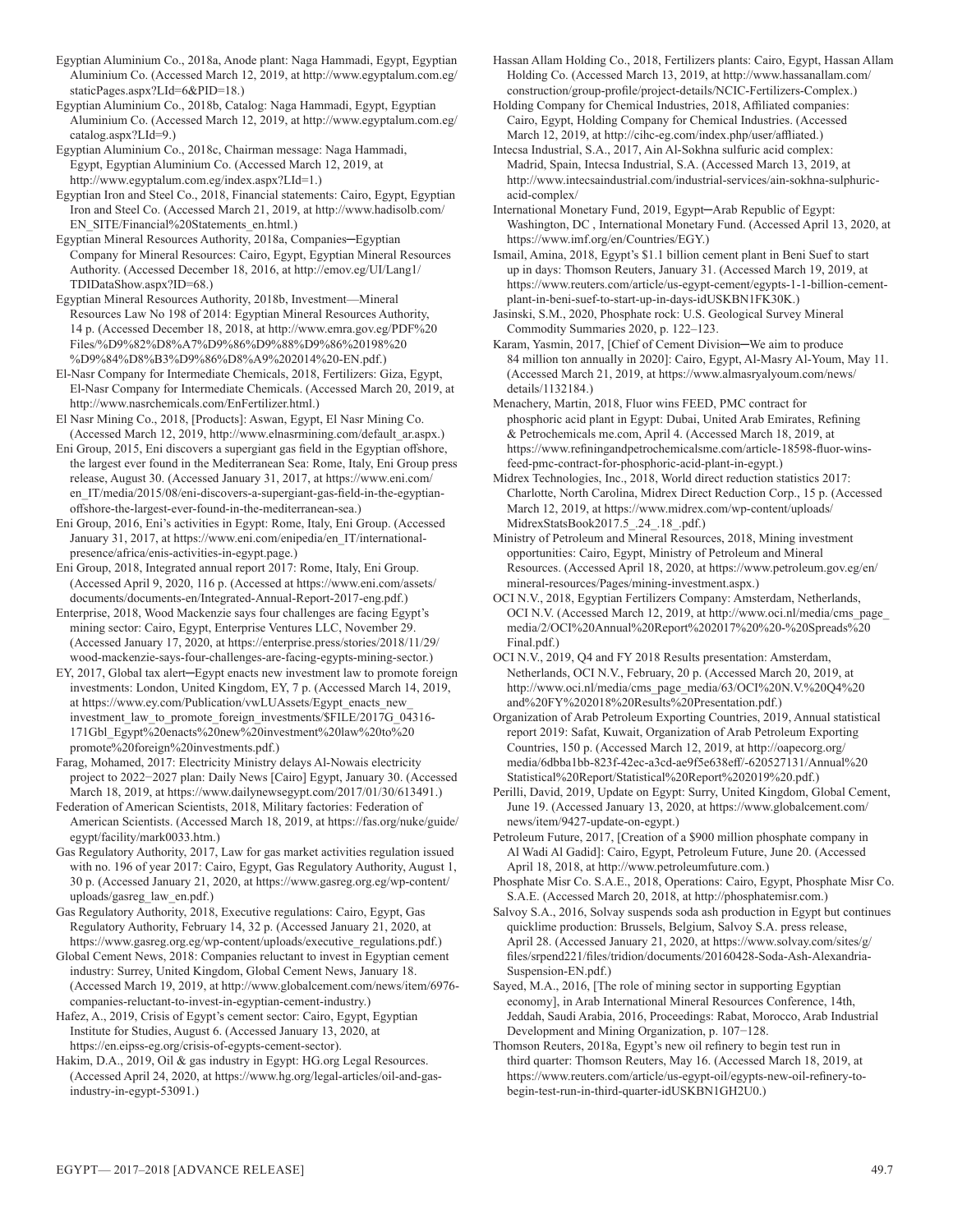- Thomson Reuters, 2018b, From war room to boardroom─Military firms flourish in Sisi's Egypt: Thomson Reuters, May 16. (Accessed March 18, 2019, at https://www.reuters.com/investigates/special-report/egypt-economy-military.)
- Thomson Reuters, 2020, UPDATE 1-Egypt issues new mining law regulations— Cabinet: Thomson Reuters, January 15. (Accessed January 17, 2020, at https://www.reuters.com/article/egypt-mining/update-1-egypt-issues-newmining-law-regulations-cabinet-idUSL8N29K4DA.)
- United Nations Statistics Division, 2018, International trade statistics yearbook 2017—Egypt: New York, New York, United Nation Statistics Division, 374 p. (Accessed March 12, 2019, at https://comtrade.un.org/pb/downloads/2017/ VolI2017.pdf.)
- United Nations Statistics Division, 2019, International trade statistics yearbook 2018—Egypt: New York, New York, United Nation Statistics Division, 367 p. (Accessed April 13, 2020, at https://comtrade.un.org/pb/downloads/2018/ VolI2018.pdf.)
- U.S. Census Bureau, 2018a, U.S. exports to Egypt by 5-digit end-use code 2008–2017: Washington, DC, U.S. Census Bureau. (Accessed March 9, 2019, at https://www.census.gov/foreign-trade/statistics/product/enduse/exports/ c7290.html.)
- U.S. Census Bureau, 2018b, U.S. imports from Egypt by 5-digit end-use code 2008–2017: Washington, DC , U.S. Census Bureau. (Accessed March 11, 2019, at https://www.census.gov/foreign-trade/statistics/product/ enduse/imports/c7290.html.)
- U.S. Energy Information Administration, 2018, Egypt: U.S. Energy Information Administration Country Analysis Brief, May 24, 16 p. (Accessed December 10, 2020, at https://www.eia.gov/international/content/analysis/ countries\_long/Egypt/egypt.pdf.)
- World Steel Association, 2018, Steel statistical yearbook: Brussels, Belgium, World Steel Association, 121 p. (Accessed March 1, 2019, at https://www.worldsteel.org/en/dam/jcr:e5a8eda5-4b46-4892-856b-00908b5ab492/SSY\_2018.pd.)
- World Steel Association, 2019, Steel statistical yearbook: Brussels, Belgium, World Steel Association, 42 p. (Accessed April 9, 2020, at https://www.worldsteel.org/en/dam/jcr:7aa2a95d-448d-4c56-b62bb2457f067cd9/SSY19%2520concise%2520version.pdf.)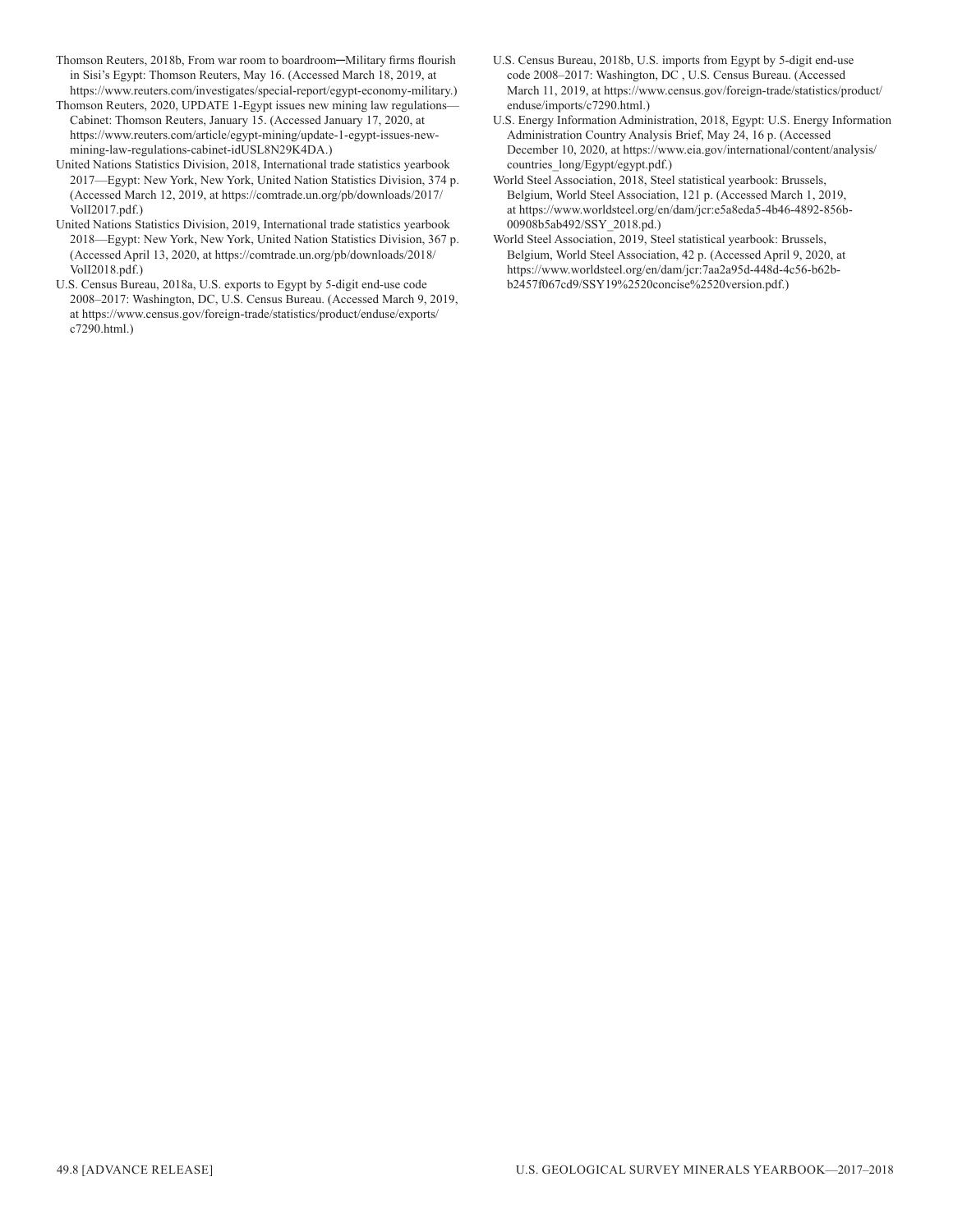# TABLE 1 EGYPT: PRODUCTION OF MINERAL COMMODITIES  $^{\rm l}$

(Thousand metric tons, gross weight, unless otherwise specified)

| Commodity $2$                                                        | 2014                 | 2015                     | 2016                     | 2017                                          | 2018                                                |
|----------------------------------------------------------------------|----------------------|--------------------------|--------------------------|-----------------------------------------------|-----------------------------------------------------|
| <b>METALS</b>                                                        |                      |                          |                          |                                               |                                                     |
| Aluminum, metal:                                                     |                      |                          |                          |                                               |                                                     |
| Primary                                                              | 300                  | 300                      | 296                      | 314                                           | 300 <sup>e</sup>                                    |
| Secondary                                                            | 90 <sup>e</sup>      | 90 <sup>e</sup>          | 70 <sup>r</sup>          | 100 <sup>e</sup>                              | 100 <sup>e</sup>                                    |
| Copper, refinery, secondary                                          | $142$ <sup>r</sup>   | 98 <sup>r</sup>          | 96r                      | 100 <sup>e</sup>                              | $100$ $^{\circ}$                                    |
| Ferroalloys:                                                         |                      |                          |                          |                                               |                                                     |
| Ferromanganese <sup>3</sup>                                          | 12                   | 12                       | 12                       | 12                                            | 13                                                  |
| Ferrosilicon <sup>4</sup>                                            | 57r                  | 56 <sup>r</sup>          | 60 <sup>r</sup>          | 61 <sup>e</sup>                               | 61 <sup>e</sup>                                     |
| Gold, mine, Au content<br>kilograms                                  | 11,733               | 13,653                   | 17,139                   | 16,951                                        | 14,680                                              |
| Iron ore, mine:                                                      |                      |                          |                          |                                               |                                                     |
| Gross weight                                                         | 1,697                | 1,500                    | $509$ <sup>r</sup>       | 565                                           | 500                                                 |
| Fe content                                                           | $1,050$ <sup>r</sup> | 938 r                    | $318$ $^{\rm r}$         | 353                                           | 312                                                 |
| Iron and steel:                                                      |                      |                          |                          |                                               |                                                     |
| Direct-reduced iron                                                  | $2,880$ <sup>r</sup> | $2,451$ <sup>r</sup>     | $2,618$ <sup>r</sup>     | 4,667                                         | 5,753                                               |
| Pig iron                                                             | 550                  | 500                      | 500                      | 500 e                                         | 500 <sup>e</sup>                                    |
| Steel:                                                               |                      |                          |                          |                                               |                                                     |
| Raw steel                                                            | 6,485                | 5,506                    | 5,036                    | 6,870                                         | 7,807                                               |
| Products:                                                            |                      |                          |                          |                                               |                                                     |
| Hot rolled                                                           | 8,137                | 7,676                    | 8,001                    | 8,059                                         | 9,598                                               |
| Wire rod                                                             | 1,030                | 873                      | 736                      | 920                                           | 1,000 °                                             |
| Manganese, mine: <sup>3</sup>                                        |                      |                          |                          |                                               |                                                     |
| Gross weight                                                         | 50                   | 34                       | $110$ <sup>r</sup>       | 36                                            | 40                                                  |
| Mn content                                                           | 17                   | 11                       | 36 <sup>r</sup>          | 12                                            | 13                                                  |
| Tin, mine, concentrate<br>metric tons                                | 85                   | $\overline{\phantom{a}}$ | --                       | $\mathord{\hspace{1pt}\text{--}\hspace{1pt}}$ | --                                                  |
| INDUSTRIAL MINERALS                                                  |                      |                          |                          |                                               |                                                     |
| Barite<br>metric tons                                                | 3,379                | 7,540                    | $7,500$ r, e             | 7,500 °                                       | 7,500 °                                             |
| Cement, hydraulic, all types                                         | 52,080               | 53,940                   | 55,000                   | 68,500                                        | 81,200                                              |
| Clay:                                                                |                      |                          |                          |                                               |                                                     |
| Bentonite<br>metric tons                                             | 3,615                | 32,679 r                 | 45,553 r                 | 40,000 $^{\circ}$                             | 40,000 $^{\circ}$                                   |
| Kaolin                                                               | 300 <sup>e</sup>     | 232                      | 232 r, e                 | 232 e                                         | 230 e                                               |
| Feldspar, mine                                                       | 400 <sup>e</sup>     | 421                      | 400 e                    | 400 <sup>e</sup>                              | 400 <sup>e</sup>                                    |
| Fluorspar<br>metric tons                                             | 900 e                | 1,105                    | 1,000                    | $1,000$ $e$                                   | $1{,}000$ $^{\circ}$                                |
| Gypsum <sup>5</sup>                                                  | 872                  | 744 <sup>r</sup>         | $1,000$ r, e             | $1,000$ $\degree$                             | $1,000$ $^{\circ}$                                  |
| $\mathop{\hbox{\rm Line}}\nolimits^{\rm e}$                          | 750                  | 720                      | 700                      | 770                                           | 800                                                 |
| Mica <sup>e</sup>                                                    | 3                    | 10                       | 10                       | $10\,$                                        | 10                                                  |
| Nitrogen, N content:                                                 |                      |                          |                          |                                               |                                                     |
| Ammonia                                                              | 2,200                | 1,800 °                  | 2,800 °                  | $3,700$ e                                     | $3,700$ e                                           |
| Urea                                                                 | 1,500                | $1,200$ $\degree$        | $2,200$ <sup>r, e</sup>  | $3,000$ e                                     | $3,000$ e                                           |
|                                                                      |                      | 30 <sup>r</sup>          | 50 <sup>r</sup>          | 60                                            | 60                                                  |
| Phosphate, compounds, phosphoric acid, $P_2O_5$ content <sup>e</sup> | $72$ <sup>r</sup>    |                          |                          |                                               |                                                     |
| Phosphate rock:                                                      |                      |                          |                          |                                               |                                                     |
| Gross weight                                                         | 5,378                | 4,100                    | 4,300                    | 4,800                                         | 5,000 e                                             |
| $P_2O_5$ content                                                     | 1,620                | 1,230                    | 1,290                    | 1,344                                         | 1,500 °                                             |
| Salt                                                                 | 1,543                | $1,669$ <sup>r</sup>     | $1,700$ <sup>r, e</sup>  | $1,750$ $\degree$                             | $1,700$ $\degree$                                   |
| Sand and gravel, industrial:                                         |                      |                          |                          |                                               |                                                     |
| Quartz                                                               | 100                  | 101                      | $101$ <sup>r</sup>       | 100 <sup>e</sup>                              | $100$ $^{\circ}$                                    |
| Unspecified                                                          | 579                  | $416$ <sup>r</sup>       | 600 e                    | 600 e                                         | 600 <sup>e</sup>                                    |
| Soda ash, synthetic                                                  | 130 e                | 130 <sup>e</sup>         | 40                       | $\overline{\phantom{a}}$                      | $\overline{\phantom{a}}$                            |
| Sodium, compounds, caustic soda                                      | 168                  | $163$ <sup>r, e</sup>    | 170                      | 170 <sup>e</sup>                              | 160 <sup>e</sup>                                    |
| Stone, sand, and gravel, construction:                               |                      |                          |                          |                                               |                                                     |
| Sand and gravel, gravel                                              | 1,948                | $1,750$ <sup>r</sup>     | 580 r                    | $1,500$ $\degree$                             | 1,500 °                                             |
| Stone:                                                               |                      |                          |                          |                                               |                                                     |
| Crushed:                                                             |                      |                          |                          |                                               |                                                     |
| <b>Basalt</b>                                                        | $2,450$ <sup>r</sup> |                          |                          |                                               |                                                     |
| Dolomite                                                             | 44                   | $24$ $r$                 | 14 <sup>r</sup>          | 20 <sup>°</sup>                               | 20 <sup>°</sup>                                     |
| Limestone                                                            | 82                   | $175$ <sup>r</sup>       | $140$ <sup>r</sup>       | 150 <sup>e</sup>                              | 150 <sup>e</sup>                                    |
| Sandstone                                                            | $400$ $^{\circ}$     | $-$ e                    | $\overline{\phantom{a}}$ | 4                                             | $\hspace{0.05cm} -\hspace{0.05cm} -\hspace{0.05cm}$ |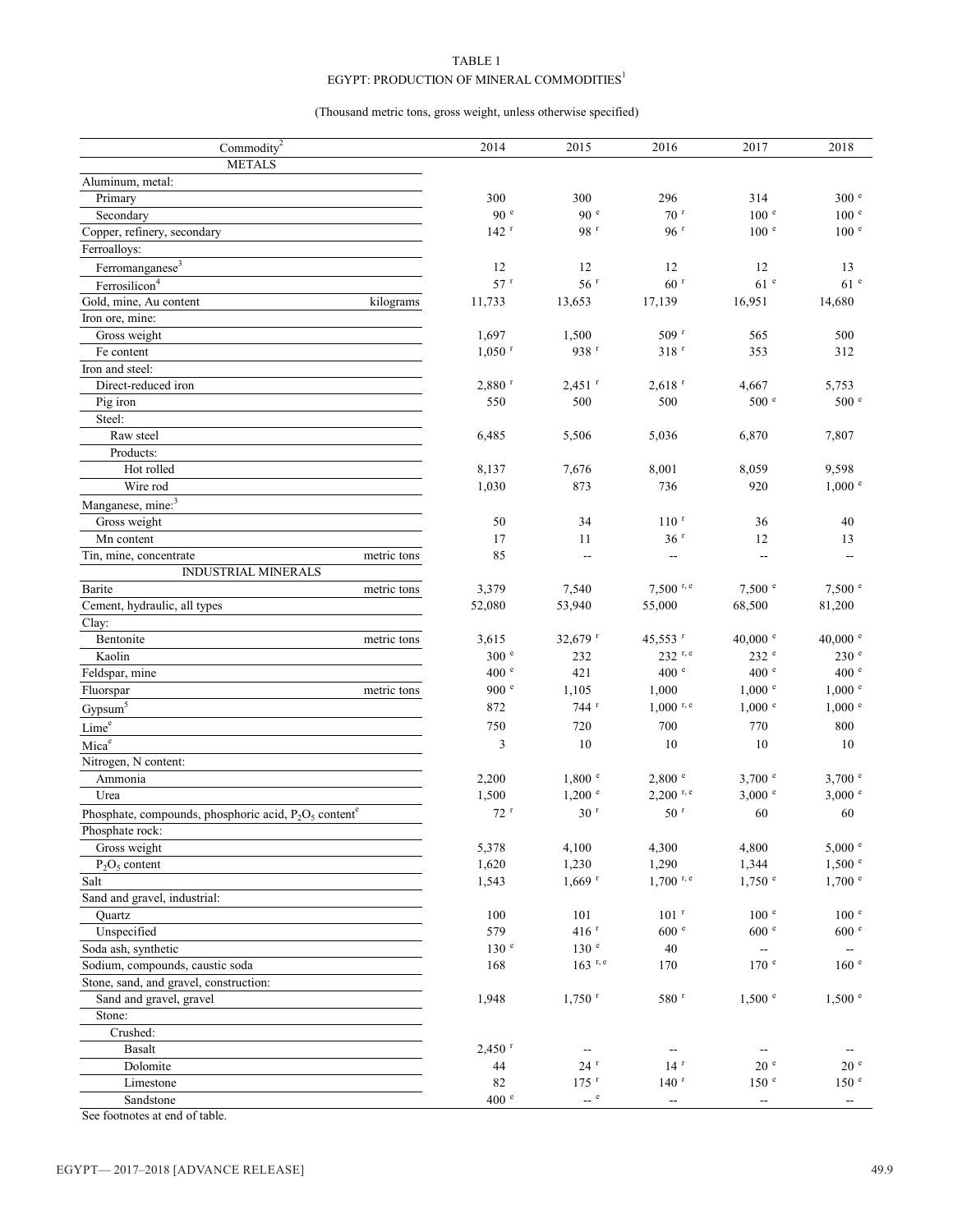#### TABLE 1—Continued EGYPT: PRODUCTION OF MINERAL COMMODITIES<sup>1</sup>

(Thousand metric tons, gross weight, unless otherwise specified)

| Commodity <sup>2</sup>                                               |                            | 2014                  | 2015                   | 2016                  | 2017         | 2018                |
|----------------------------------------------------------------------|----------------------------|-----------------------|------------------------|-----------------------|--------------|---------------------|
| INDUSTRIAL MINERALS-Continued                                        |                            |                       |                        |                       |              |                     |
| Stone, sand, and gravel, construction:-Continued                     |                            |                       |                        |                       |              |                     |
| Stone:-Continued                                                     |                            |                       |                        |                       |              |                     |
| Dimension:                                                           |                            |                       |                        |                       |              |                     |
| Granite                                                              |                            | 9 <sup>r</sup>        | 2 <sup>r</sup>         | 5 <sup>r, e</sup>     | 5e           | 5e                  |
| Marble, block <sup>e</sup>                                           |                            | 100                   | 100                    | 100                   | 100          | 110                 |
| Sulfur, S content:                                                   |                            |                       |                        |                       |              |                     |
| Compounds, sulfuric acid <sup>e</sup>                                |                            |                       | 150                    | 224                   | 230          | 350                 |
| Byproduct, petroleum, elemental                                      |                            |                       | 48                     | 74r                   | 86           | 86 <sup>e</sup>     |
| Talc and related minerals, pyrophyllite, soapstone, talc metric tons |                            | 10,000                | 24,360 r               | $21,672$ <sup>r</sup> | $15,000$ $e$ | $15,000$ $\degree$  |
| Vermiculite <sup>e</sup>                                             | do.                        | 3,000                 | 8,190                  | 8,000                 | 8,000        | 8,000               |
| MINERAL FUELS AND RELATED MATERIALS                                  |                            |                       |                        |                       |              |                     |
| Natural gas:                                                         |                            |                       |                        |                       |              |                     |
| Gross                                                                | million cubic meters       | 54,057                | 49,338                 | 46,830                | 55,765       | 66,918              |
| Dry basis                                                            | do.                        | 48,972                | 44,257                 | 42,007                | 50,671       | 62,271              |
| Petroleum:                                                           |                            |                       |                        |                       |              |                     |
| Crude, including condensate                                          | thousand 42-gallon barrels | 243,455 r             | $241,630$ <sup>r</sup> | 230,315 $r$           | 220,095      | 224,475             |
| Natural gas liquids                                                  | do.                        | $17,155$ <sup>r</sup> | $23,360$ <sup>r</sup>  | $21.900$ <sup>r</sup> | 20.805       | 20,075              |
| Refinery:                                                            |                            |                       |                        |                       |              |                     |
| Asphalt                                                              | do.                        | $4,000$ <sup>r</sup>  | 4,400 $r$              | 4,200 $r$             | 3,700        | 4,000 °             |
| Coke                                                                 | do.                        | $1,900$ <sup>r</sup>  | $1,900$ <sup>r</sup>   | $3,300$ <sup>r</sup>  | 3,900        | 4,000 °             |
| Distillate fuel oil                                                  | do.                        | $55,100$ <sup>r</sup> | $56,000$ r             | 52,700 r              | 51,900       | $52,000$ $^{\circ}$ |
| Gasoline, including naphtha                                          | do.                        | 48,900 $^{\rm r}$     | $74,100$ <sup>r</sup>  | 53,900 r              | 51,700       | $52,000$ $\degree$  |
| Kerosene, including jet fuel                                         | do.                        | $15,400$ <sup>r</sup> | $15,500$ <sup>r</sup>  | $17,200$ <sup>r</sup> | 16,500       | 16,500 °            |
| Liquefied petroleum gas                                              | do.                        | $5,600$ <sup>r</sup>  | $5,900$ <sup>r</sup>   | $5,900$ r             | 5,800        | 6,000 °             |
| Lubricants                                                           | do.                        | $3,100$ <sup>r</sup>  | $3,000$ <sup>r</sup>   | $2,300$ <sup>r</sup>  | 2,140        | $2,200$ $\degree$   |
| Residual fuel oil                                                    | do.                        | $57,100$ <sup>r</sup> | 57,300 r               | 53,500 r              | 52,600       | 53,000 e            |
| Other                                                                | do.                        | $3,000$ <sup>r</sup>  | $1,300$ <sup>r</sup>   | $2,000$ <sup>r</sup>  | 3,400        | 3,500 °             |
| Total                                                                | do.                        | 194,000 r             | 219,000 r              | 193,000               | 192,000      | 193,000             |
|                                                                      |                            |                       |                        |                       |              |                     |

<sup>e</sup>Estimated. <sup>r</sup>Revised. do. Ditto. -- Zero.

<sup>1</sup>Table includes data available through December 9, 2019. All data are reported unless otherwise noted. Totals and estimated data are rounded to no more than three significant digits; may not add to totals shown.

<sup>2</sup>In addition to the commodities listed, coal, gemstones, iron oxide pigments, mica, secondary lead (from recycled material), zinc, and manufactured mineral <sup>3</sup>Reported by the International Manganese Institute.

<sup>4</sup>Production is based on fiscal year, with a starting date of July 1 of the year shown.

<sup>5</sup>Includes anhydrite.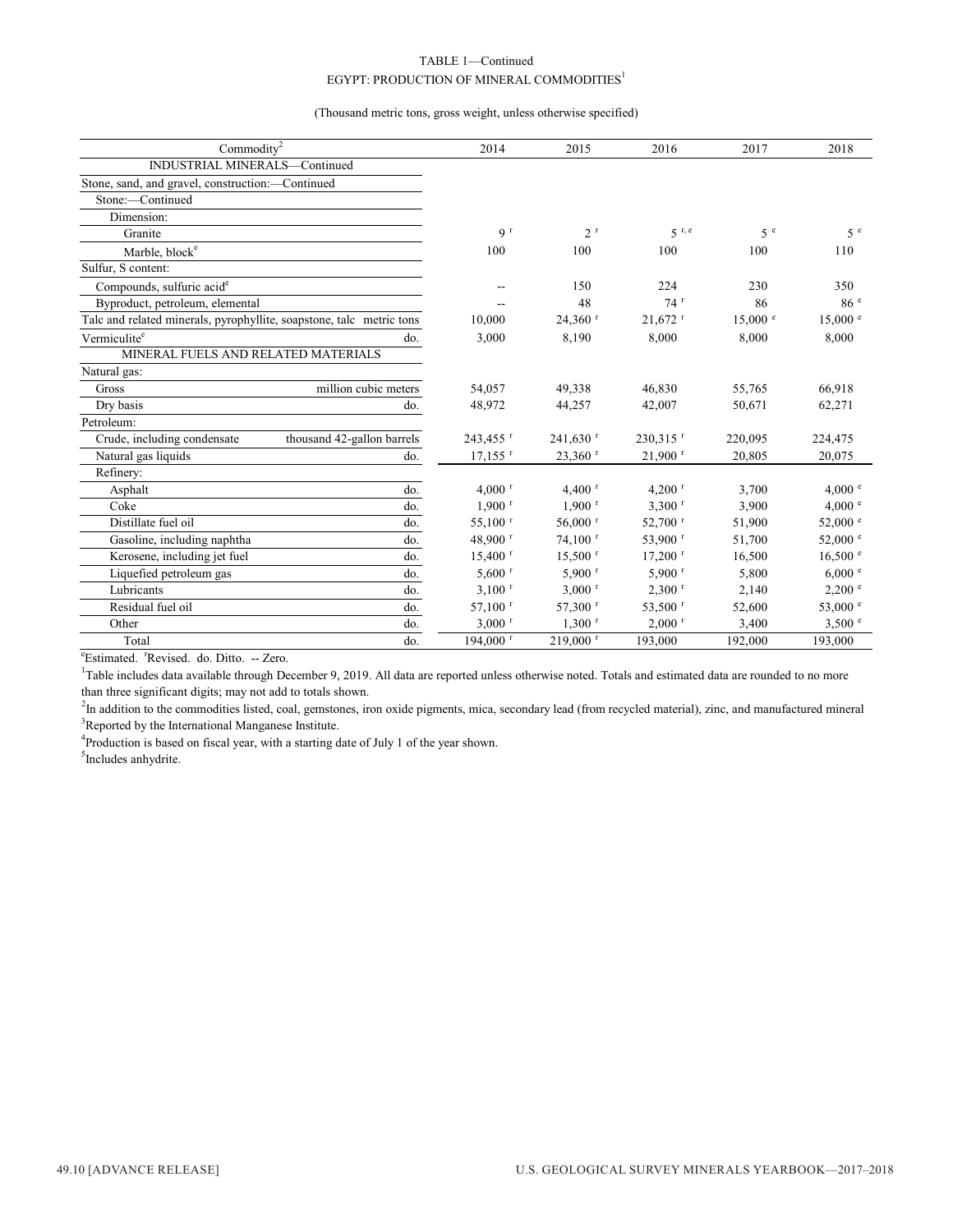# (Thousand metric tons unless otherwise specified)

|                                 | Major operating companies                                                |                                             | Annual    |
|---------------------------------|--------------------------------------------------------------------------|---------------------------------------------|-----------|
| Commodity                       | and major equity owners                                                  | Location of main facilities                 | capacity  |
| Aluminum, primary and secondary | Aluminium Co. of Egypt (Egyptalum) [Holding Company                      | Smelter at Nag Hammadi,                     | 320       |
|                                 | for Metallurgical Industries (HCMI), 90%, and private<br>interests, 10%] | Qena Governorate                            |           |
| Aluminum, secondary             | Al Qantara for Ferrous Metals Co,                                        | Plantat Al Qantara, Suez                    | 25        |
| Do.                             | Arab Aluminium Co. S.A.E.                                                | Plant at Ismaelia                           | 15        |
| Do.                             | Al Saad Aluminium Co.                                                    | Plant at Mostorod, Cairo                    | 10        |
| Do.                             | Canex Aluminum Egypt                                                     | Plant at CPC Industrial Zone, 6th           | NA        |
|                                 |                                                                          | of October City                             |           |
| Do.                             | Egyptian Copper Works Co. [Holding Company for                           | Plant at Alexandria                         | 50        |
|                                 | Metallurgical Industries (HCMI)]                                         |                                             |           |
| Do.                             | Egyptian Aluminium Products Co. (Alumisr)                                | Plant at Helwan, Cairo Governorate          | 12        |
| Do.                             | Egyptian International Co. for Aluminum Profiles S.A.E.                  | Plant at 3rd Industrial Zone, Giza          | 14        |
|                                 |                                                                          | Governorate                                 |           |
| Do.                             | General Metals Co.                                                       | Plant at Helwan, Cairo Governorate          | 6         |
| Do.                             | Helwan Company for NonFerrous Industries (Ministry                       | do.                                         | 45        |
|                                 | of Defense)                                                              |                                             |           |
| Do.                             | Rasheed Performance Minerals Group (RPM)                                 | Plant at Borg El Arab Industrial            | 100       |
|                                 |                                                                          | Development Zone                            |           |
| Calcium carbonate               | ASCOM Carbonate and Chemical Manufacturing (Qalaa                        | Mine at El Minya, Upper Egypt               | 500       |
|                                 | Holding, 100%)                                                           |                                             |           |
| Do.                             | Misr Quarries Development Co. S.A.E                                      | Mine at Attaka Mounitain, Suez              | <b>NA</b> |
|                                 |                                                                          | Governorate                                 |           |
| Carbon, black                   | Alexandria Carbon Black Co. S.A.E. (Egyptian Holding Co.                 | Plant at Amerya, Alexandria                 | 20        |
|                                 | for the Chemical Industry, 49%; Inco-Bharat, 36%;                        | Governorate                                 |           |
|                                 | Grasim Industries 15%)                                                   |                                             |           |
| Cement                          | Alexandria Portland Cement Co. (Government, 77%,                         | Plant at El Mex, Alexandria                 | 2,200     |
|                                 | and private interests, 23%)                                              | Governorate                                 |           |
| Do.                             | Ameryah Cement Co. [Cimentos de Portugal,                                | Plant Burg Al Arab,                         | 4,800     |
|                                 | SGPS, S.A. (Cimpor)]                                                     | Alexandria Governorate                      |           |
| Do.                             | Arab Swiss Engineering Co. (ASEC)                                        | Plant at Helwan, Cairo                      | 3,615     |
|                                 | (Suez Cement Co., 68.7%)                                                 | Governorate                                 |           |
| Do.                             | Arabian Cement Co. (Cementos La Union S.A.)                              | Plant at Ain Al-Sokhna, Suez                | 5,000     |
|                                 |                                                                          | Governorate                                 |           |
| Do.                             | Assuit Cement Co. (Cemex Egypt)                                          | Plant in Assiut Governorate                 | 6,500     |
| Do.                             | Egyptian Cement Co. (LafargeHolcim Ltd., 74%, and                        | Plant at Ain Al-Sokhna, Suez                | 10,000    |
|                                 | other interests, 26%)                                                    | Governorate                                 |           |
| Do.                             | El-Arish Cement Co. (Ministry of Defense, 100%)                          | Plant at El Arish, North Sinai              | 7,200     |
|                                 |                                                                          | Governorate                                 |           |
| Do.                             | El Nahda Cement Co. (ASEC Cement, 27.55%; Misr                           | Plant in Qena Qvernorate                    | 3,300     |
|                                 | Insurance Co., 10.85%; Egyptian Company for                              |                                             |           |
|                                 | Investment Projects, 10.04%; Egyptian Kuwaiti                            |                                             |           |
|                                 | Investment Co., 9.87%; Misr Company for Life                             |                                             |           |
|                                 | Insurance, 9.37%; National Capital Holding Co.,                          |                                             |           |
|                                 | Egyptian Company for Financial Investment, 7.53%;                        |                                             |           |
|                                 | National Investment Bank, 3.32%)                                         |                                             |           |
| Do.                             | El Sewedy Cement Co.                                                     | Plant at Attaka, Suez Governorate           | 2,300     |
| Do.                             | Medcom Cement Co.                                                        | Plant in Asawn Governorate                  | 950       |
| Do.                             | Misr Beni Suef Cement Co.                                                | Plant in Beni Suef Governorate              | 3,000     |
| Do.                             | Misr Qena Cement Co. (ASEC Cement Co.)                                   | Plant at Nasr City, Cairo Governorate       | 2,000     |
| Do.                             | National Cement Co. (Government, 77%, and private                        | Plant at El Tabbin, Cairo                   | 3,100     |
|                                 | interests, 23%)                                                          | Governorate                                 |           |
| Do.                             | National Cement Co. Beni Suef (Ministry of Defense, 100%)                | Plant in Beni Suef Governorate <sup>1</sup> | 13,000    |
| Do.                             | Royal El Minya Cement                                                    | Plant at Samallot, El Minya                 | 2,690     |
|                                 |                                                                          | Governorate                                 |           |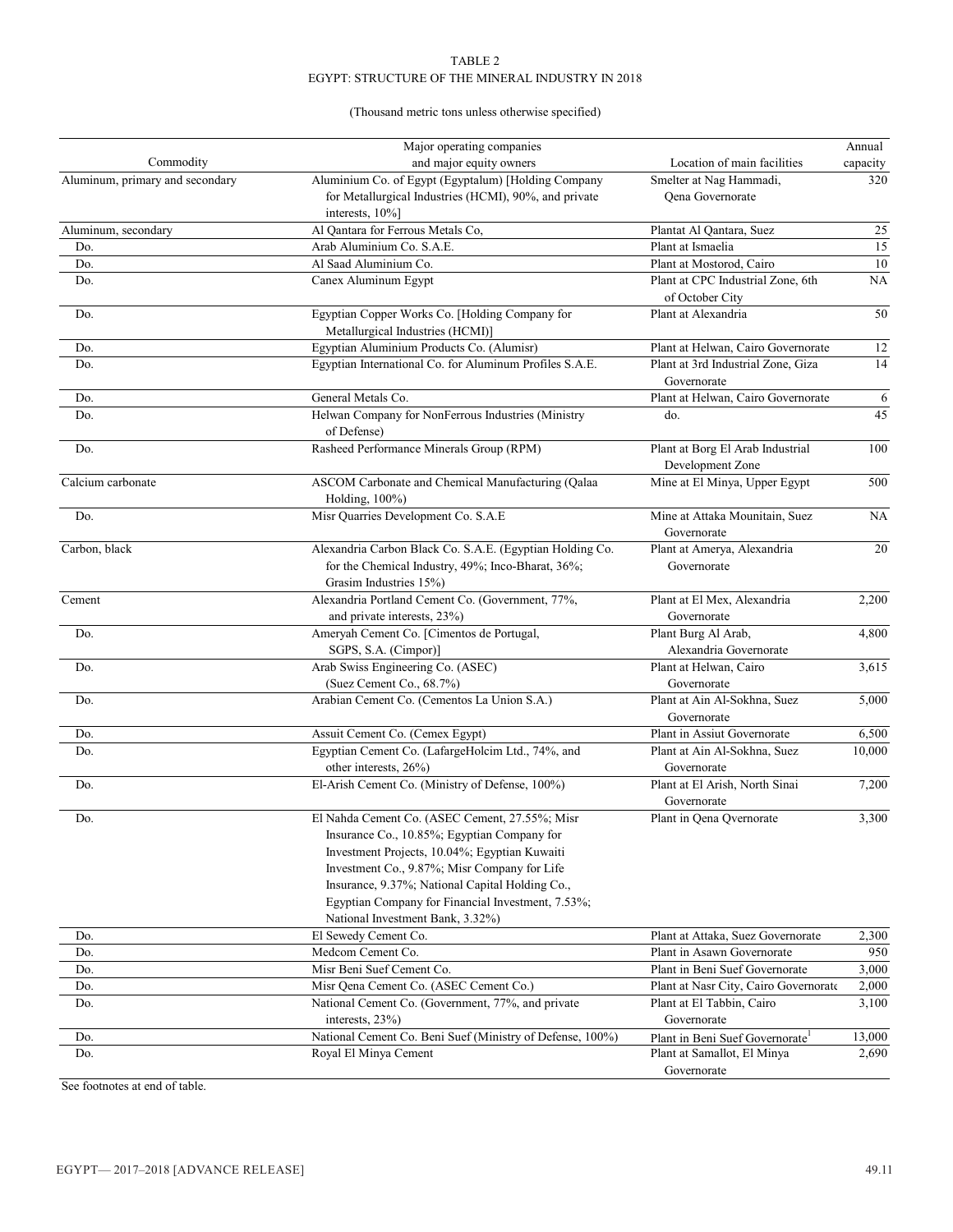# (Thousand metric tons unless otherwise specified)

|                  |             | Major operating companies                                                                                            |                                                                  | Annual    |
|------------------|-------------|----------------------------------------------------------------------------------------------------------------------|------------------------------------------------------------------|-----------|
| Commodity        |             | and major equity owners                                                                                              | Location of main facilities                                      | capacity  |
| Cement-Continued |             | Sinai Cement Co. (Vicat Group)                                                                                       | Plant at El Arish, North Sinai<br>Governorate                    | 3,200     |
| Do.              |             | Sinai White Portland Cement Co. (Aalborg Portland A/S)                                                               | Plant in North Sinai Governorate                                 | 900       |
| Do.              |             | South Valley Cement Co.                                                                                              | Plant at Beni Suef Industrial<br>Zone, Beni Suef Governorate     | 2,200     |
| Do.              |             | Suez Cement Co. (HeidelbergCement Group)                                                                             | Plant at Helwan, Cairo<br>Governorate                            | 2,000     |
| Do.              |             | do.                                                                                                                  | Plant at Kattameya, Cairo<br>Governorate                         | 1,800     |
| Do.              |             | do.                                                                                                                  | Plant in Suez Governorate                                        | 3,800     |
| Do.              |             | do.                                                                                                                  | Plant at Torah, Cairo Governorate                                | 4,900     |
| Do.              |             | Titan Cement Egypt (Titan Cement Co., 100%)                                                                          | Plant in Beni Suef Governorate                                   | 4500      |
| Clay:            |             |                                                                                                                      |                                                                  |           |
| Bentonite        |             | Rasheed Performance Minerals Group (RPM)                                                                             | Plant at Borg El Arab Industrial<br>Development Zone, Alexandria | 225       |
| Kaolin           |             | El Nasr Mining Co. [Holding Company for<br>Metallurgical Industries (HCMI), 100%]                                    | Mine in Aswan Governorate                                        | <b>NA</b> |
| Do.              |             | Sinai Manganese Co. [Holding Company for Chemical<br>Industries (HCCI)]                                              | Mine in South Sinai Governorate                                  | 100       |
| Coking coal      |             | El Nasr Coke and Chemicals Co. (Government, 100%)                                                                    | Plant at Helwan, Cairo Governorate                               | 1,400     |
| Copper, refined  |             | Egyptian Copper Works Co. [Holding Company for<br>Metallurgical Industries (HCMI)]                                   | Plant at Hagar El Nouatia,<br>Alexandria Governorate             | 130       |
| Do.              |             | <b>Egyptian Metal Works</b>                                                                                          | Plant in Cairo Governorate                                       | <b>NA</b> |
| Dolomite         |             | Misr Quarries Development Co. S.A.E                                                                                  | Plant at Attaka Mountain, Suez<br>Governorate                    | <b>NA</b> |
| Feldspar         |             | Mining Engineering Company (Knouz)                                                                                   | Mine in Aswan Governorate                                        | NA.       |
| Do.              |             | Misr Quarries Development Co. S.A.E                                                                                  | Plant at Attaka Mountain, Suez<br>Governorate                    | <b>NA</b> |
| Ferromanganese   |             | Sinai Manganese Co. [Holding Company for Chemical<br>Industries (HCCI)]                                              | Abu Zenima Mine, South Sinai<br>Governorate                      | 36        |
| Ferrosilicon     |             | Egyptian Ferroalloys Co.                                                                                             | Plant at Idfo, Aswan Governorate                                 | 65        |
| Fluorspar        | metric tons | Egyptian Company for Mineral Resources (ECMR)                                                                        | Mine at Mueilha, Eastern Desert                                  | 4,500     |
| Do.              | do.         | El Nasr Mining Co. [Holding Company for<br>Metallurgical Industries (HCMI), 100%]                                    | do.                                                              | 5,000     |
| Glass sand       |             | ASCOM Geology and Mining (Qalaa Holding, 100%)                                                                       | Plant at Minya Industrial zone,<br>El Minya Governorate          | 180       |
| Glasswool        |             | ASCOM Carbonate and Chemical Manufacturing                                                                           | Plant at Ain Al-Sokhna, Suez                                     | 200       |
| Gold             | kilograms   | Sukari Gold Mine Co. [Centamin plc, 50%, and Egyptian                                                                | Sukari Gold Mine, Estern Desert,<br>Desert, Red Sea Governorate  | 18,000    |
|                  |             | Company for Mineral Resources (ECMR), 50%]                                                                           |                                                                  |           |
| Do.              | do.         | Hamash Misr for Gold Mines (Cypriot Matz Holdings,<br>50% and Egyptian Company for Mineral Resources<br>(ECMR), 50%] | Hamash Gold Mine, <sup>2</sup> Eastern<br>Red Sea Governorate    | 500       |
| Gypsum           |             | ASCOM Geology and Mining (Qalaa Holding, 100%)                                                                       | Mine at Ras Sedr, South Sinai                                    | 216       |
| Do.              |             | El Nasr Mining Co. (Holding Company for Metallurgical<br>Industries (HCMI), 100%]                                    | Quarries at Edfo, Aswan<br>Governorate                           | <b>NA</b> |
| Do.              |             | Modern Suez Gypsum Company SAE                                                                                       | Mine at Wadi Gharandel, South<br>Sinai Governorate               | 2,400     |
| Do.              |             | Sinai Manganese Co. [Holding Company for Chemical<br>Industries (HCCI)]                                              | Mine at Ras Mala'ab, South<br>Sinai Governorate                  | 400       |
| Iron and steel:  |             |                                                                                                                      |                                                                  |           |
| Direct-reduced   |             | Al Ezz El-Dekheila Steel Co. (EZDK) (Al Ezz Steel<br>Rebars S.A., 55%)                                               | El-Dekheila I, II, III plants,<br>El-Dekheila, Alexandria        | 2,320     |
| Do.              |             | Ezz Rolling Mills Co. SAE                                                                                            | Plant in Sadat City, Monufia<br>Governorate                      | 1,900     |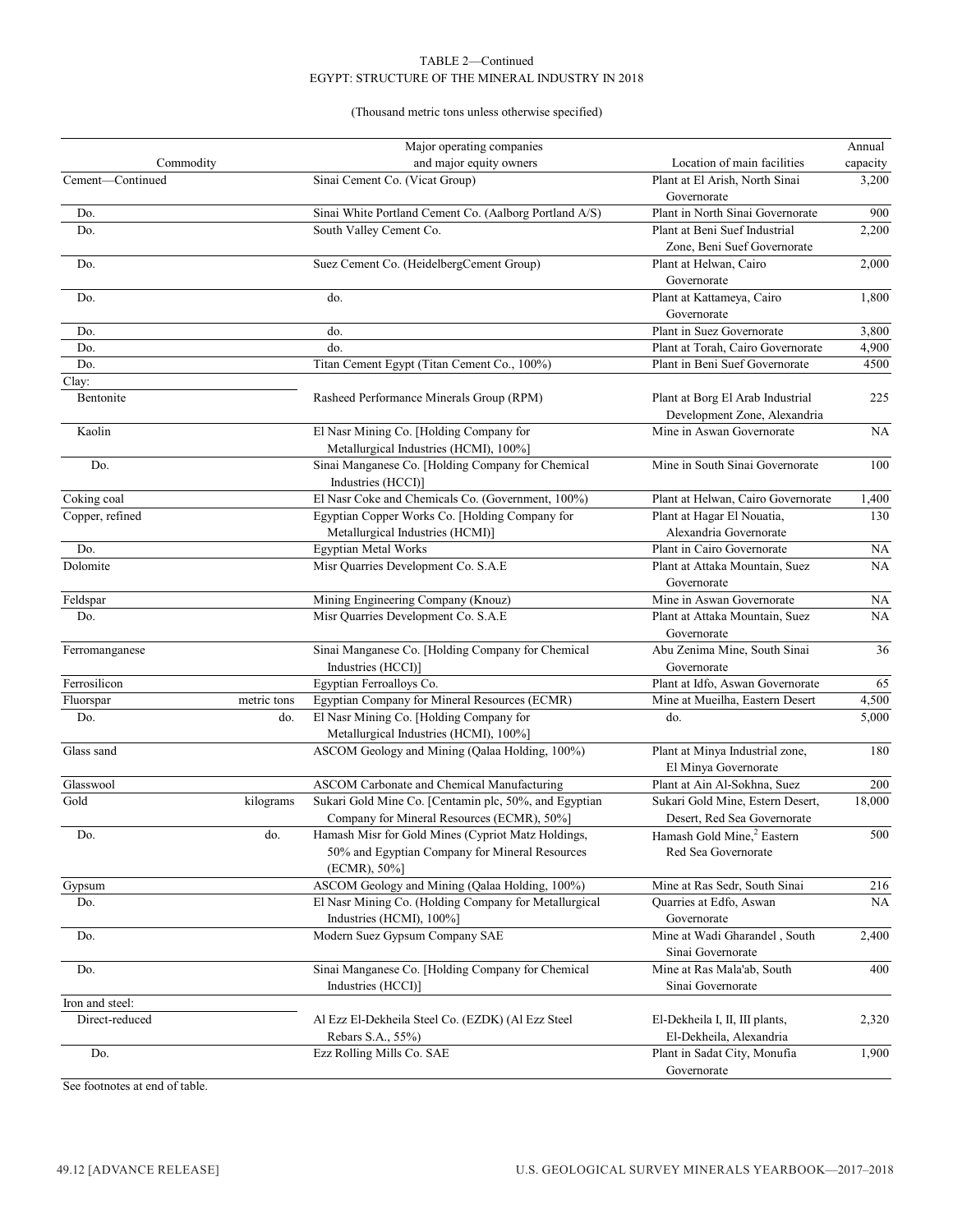# (Thousand metric tons unless otherwise specified)

|                           | Major operating companies                                                                              |                                                             | Annual   |
|---------------------------|--------------------------------------------------------------------------------------------------------|-------------------------------------------------------------|----------|
| Commodity                 | and major equity owners                                                                                | Location of main facilities                                 | capacity |
| Iron and steel:-Continued |                                                                                                        |                                                             |          |
| Direct-reduced-Continued  | Egyptian Sponge Iron and Steel Co. (ESISCO) (Beshay<br>Steel Group)                                    | do.                                                         | 2,000    |
| Do.                       | Suez Steel Co. (Solb Misr)                                                                             | Plant in Suez Governorate                                   | 1,950    |
| Iron ore                  | Egyptian Iron and Steel Co. (Hadisolb) (Government, 100%)                                              | Mine at El-Gedida, El Bahariya<br>Oasis, Giza Governorate   | 1,200    |
| Iron oxides               | El Nasr Mining Co. [Holding Company for Metallurgical<br>Industries (HCMI), 100%]                      | Mines in Aswan and Sinai<br>Governorates                    | 150      |
| Do.                       | TAS Flowrance Group                                                                                    | Mines ar Asawn, Sinai, Western<br>Desert                    | 120      |
| Steel:                    |                                                                                                        |                                                             |          |
| Raw                       | Al Ezz El-Dekheila Steel Co. (EZDK) [Al Ezz Steel<br>Rebars S.A. (Ezz Steel), 55%]                     | Plant in Alexandria Governorate                             | 6,000    |
| Do.                       | Egyptian Iron and Steel Co. (Hadisolb) [Holding Company<br>for Metallurgical Industries (HCMI), 100%]  | Plant in Helwan, Cairo Governorate                          | 600      |
| Do.                       | Egyptian American Steel Rolling Co. S.A.E (Beshay Steel<br>Group)                                      | Plant in Sadat City, Monufia<br>Governorate                 | 3,000    |
| Do.                       | Egyptian Steel Group                                                                                   | Plant at Ain Al-Sokhna, Suez                                | 830      |
| Do.                       | IIC For Steel Plants Management Co. (Egyptian Steel Group)                                             | Plant at Beni Suef Governorate                              | 350      |
| Do.                       | Suez Steel Co. (Solb Misr)                                                                             | Plant at Suez Industrial Area.<br>Suez Governorate          | 2,000    |
| Flat                      | Al Ezz El-Dekheila Steel Co. (EZDK) [Al Ezz Steel<br>Rebars S.A. (Ezz Steel), 55%]                     | Plant in Alexandria Governorate                             | 1,100    |
| Do.                       | Ezz Flat Steel Co. [Al Ezz Steel Rebar S.A. (Ezz Steel), 55%]                                          | Plant in Suez Governorate                                   | 1,200    |
| Do.                       | Egyptian Iron and Steel Co. (Hadisolb) [Holding Company<br>for Metallurgical Industries (HCMI), 100%]  | Plant at Helwan, Cairo<br>Governorate                       | 1,000    |
| Rebar                     | Al Ezz Steel Rebars S.A. (Ezz Steel)                                                                   | Plant at Sadat City, Gharbia<br>Governorate                 | 1,000    |
| Do.                       | Delta Steel Mill Co.                                                                                   | Plant at Qalyubiyah Governorate                             | 200      |
| Do.                       | Egyptian American Steel Rolling Co. S.A.E (Beshay Steel<br>Group, 100%)                                | Plant at Sadat City, Gharbia<br>Governorate                 | 1,200    |
| Do.                       | <b>Egyptian Steel Group</b>                                                                            | Plant at Ain Al-Sokhna, Suez                                | 500      |
| Do.                       | do.                                                                                                    | Plant at Al Raswa Industrial<br>Zone, Port Said Governorate | 530      |
| Do.                       | Ezz Rolling Mills S.A.                                                                                 | Plant at 10th of Ramadan City,<br>Sharqia Governorate       | 500      |
| Do.                       | Ezz Flat Steel Co. [Al Ezz Steel Rebar S.A. (Ezz Steel), 55%]                                          | Plant in Suez Governorate                                   | 1,100    |
| Do.                       | IIC For Steel Plants Management Co. (Egyptian Steel Group)                                             | Plant at Alexandria                                         | 300      |
| Do.                       | International Steel Rolling Mills Co. SAE (Beshay Steel<br>Group, 100%)                                | Plant at Sadat City, Gharbia<br>Governorate                 | 700      |
| Do.                       | Kandil Steel                                                                                           | do.                                                         | 1,000    |
| Do.                       | Kouta Steel Group                                                                                      | Plant at Port Said                                          | 360      |
| Do.                       | do.                                                                                                    | Plant at Alexandria                                         | 300      |
| Do.                       | Misr National Steel Co.                                                                                | Plant at Heliopolis, Cairo                                  | 360      |
| Do.                       | National Port Said Steel (Egyptian Steel Group, 100%)                                                  | Plant at Port Said                                          | 350      |
| Do.                       | Suez Steel Co. (Solb Misr)                                                                             | Plant at Ain Al-Sokhna, Suez                                | 2,500    |
| Lime                      | do.                                                                                                    | Plant in Suez Governorate                                   | 183      |
| Do.                       | Egyptian Sponge Iron and Steel Co. (ESISCO) (Beshay<br>Steel Group)                                    | Plant at Sadat City, Gharbia<br>Governorate                 | 2,00     |
| Do.                       | Solvay Alexandria Sodium Carbonate S.A.E. (Salvoy S.A.)                                                | Plant at Alexandria                                         | 200      |
| Manganese                 | Sinai Manganese Co. [Holding Company for Chemical<br>Industries (HCCI), 100%]                          | Abu Zenima Mine, South<br>Sinai Governorate                 | 110      |
| Methanol                  | Delta Fertilizers & Chemical Industries Co. [Holding]<br>Company for Chemical Industries (HCCI), 100%] | Plant at Talkha, Dakhlia<br>Governorate                     | 36       |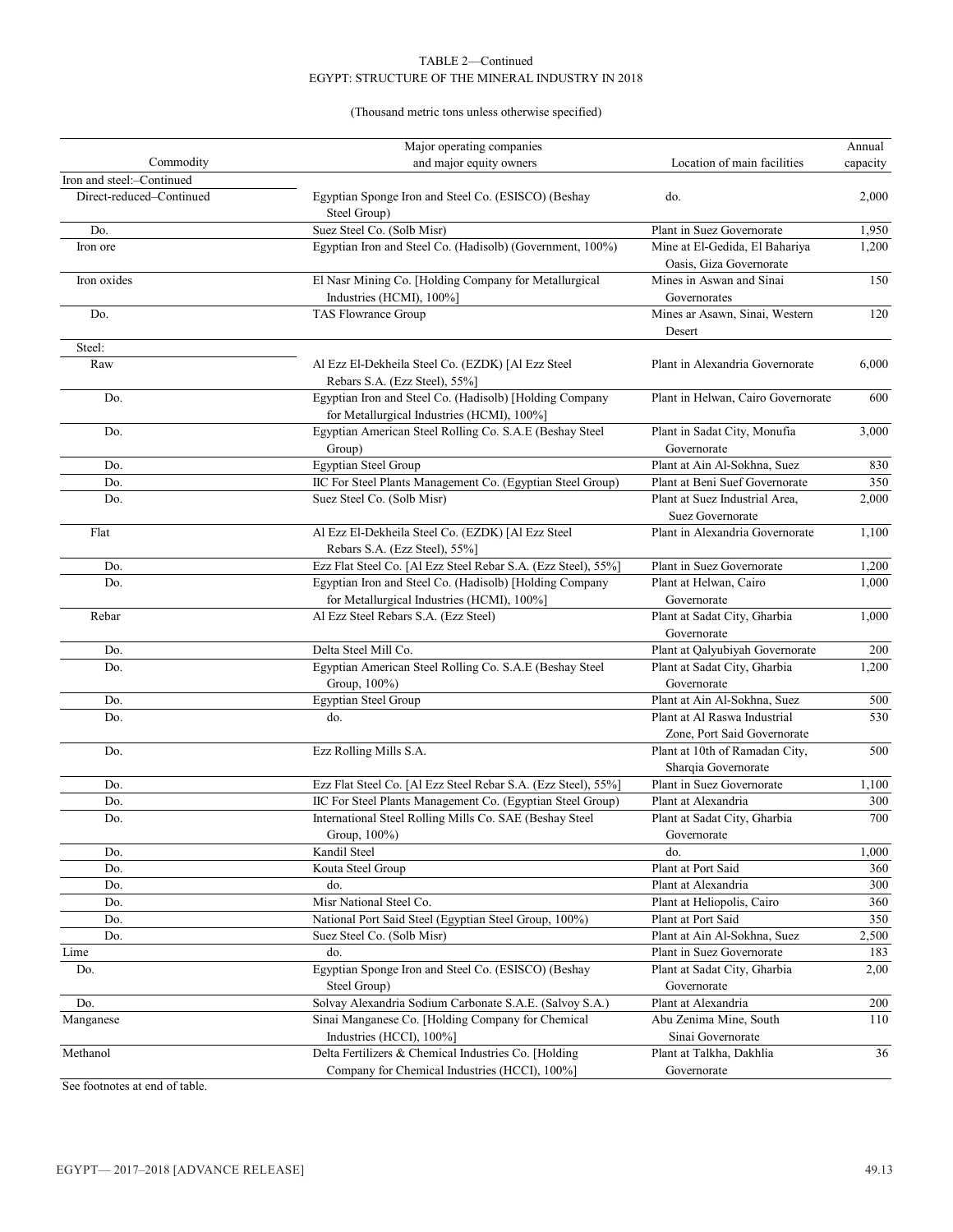(Thousand metric tons unless otherwise specified)

|                    |                      | Major operating companies                                                                                                                                                                                                                                                            |                                                                                 | Annual   |
|--------------------|----------------------|--------------------------------------------------------------------------------------------------------------------------------------------------------------------------------------------------------------------------------------------------------------------------------------|---------------------------------------------------------------------------------|----------|
| Commodity          |                      | and major equity owners                                                                                                                                                                                                                                                              | Location of main facilities                                                     | capacity |
| Methanol-Continued |                      | Egyptian Methanex Methanol Co. S.A.E ([Methanex Corp., 50%; Plant in Damietta Governorate<br>Arab Petroleum Investments Corp. 17%; Egyptian Natural Gas<br>Holding Co. (EGAS), 12%; Egyptian Petrochemical Holding<br>Co., 12%; Egyptian National Gas Co. (GASCO), 9%)]              |                                                                                 | 1,300    |
| Natural gas        | million cubic meters | Badr Petroleum Co. (Bapectco) (Government, 100%)                                                                                                                                                                                                                                     | Allam El-Shawish, Amreya, Assil<br>and Karam, Badr 3, Neag 1,<br>Obaiyed fields | 4,000    |
| Do.                | do.                  | Burullus Gas Co. (Egyptian General Petroleum Corp.<br>(EGPC) 50%; Edisson International, 25%; Royal<br>Dutch Shell, 25%)                                                                                                                                                             | Burullus and Rosetta fields                                                     | 3,000    |
| Do.                | do.                  | El Wastani Petroleum Co. (WASCO) (Dana Gas PJSC,<br>50%, and Eni Group, Egyptian Natural Gas Holding Co.<br>$(EGAS), 50\%)$                                                                                                                                                          | El Wastani Gas Plant, Nile Delta,<br>Damietta                                   | 2,500    |
| Do.                | do.                  | Joint venture (Bp plc, 82.75%, and DEA Deutsche Erdoel AG,<br>$17.25\%$                                                                                                                                                                                                              | West Nile Delta offshore fields,<br>North of Alexandria                         | 15,500   |
| Do.                | do.                  | Pharaonic Petroleum Co. SAE (BP p.l.c., 50%, and Eni Group,<br>$50\%)$                                                                                                                                                                                                               | Baltim, El Temsah, Ras el<br>Barr, North Port Said fields                       | 10,000   |
| Do.                | do.                  | Shorouk Petroleum Co. SAE (Eni Group, 40%; NK Rosneft'<br>PAO, 30%; Belayim Petroleum Co. SAE, 10%; BP p.l.c., 10%;<br>Mubadala Petroleum, 10%)                                                                                                                                      | Zohr field, Shorouk Block, offshore                                             | 20,680   |
| Do.                | do.                  | Khalda Petroluem Co. SAE [Apache Oil Co., 50%, and Egyptian<br>General Petroleum Corp. (EGPC), 50%]                                                                                                                                                                                  | Kahraman B-22 and Qasr fields,<br>Western Desert                                | 5,274    |
| Do.                | do.                  | Petrobel Co. (Egyptian General Petroleum Corp. (EGPC)<br>50%, and Eni Group, 50%)                                                                                                                                                                                                    | Abu Madi, Baltim, Nidoco,<br>Qar'a fields                                       | 12,000   |
| Do.                | do.                  | Rashid Petroleum Co. S.A.E [Egyptian General Petroleum<br>Corp. (EGPC), 50%; .Royal Dutch Shell, 40%; Edison Gas<br>Holding, 10%]                                                                                                                                                    | Rashid field, West Deep Marine<br>Concession                                    | 3,300    |
| Nitrogen:          |                      |                                                                                                                                                                                                                                                                                      |                                                                                 |          |
| Ammonia            |                      | Abu Qir Fertilizer & Chemical Industries Co.<br>[Private and public interests, 80.9%, and Egyptian<br>General Petroleum Corp. (EGPC), 19.1%]                                                                                                                                         | Abu Qir I plant at Al Tabia,<br>Alexandria                                      | 420      |
| Do.                |                      | do.                                                                                                                                                                                                                                                                                  | Abu Qir II plant at Al Tabia,<br>Alexandria                                     | 365      |
| Do.                |                      | Alexandria Fertilizer Co. (Alexfert) (Private, 80%, and<br>Abu Qir Fertilizer & Chemical Industries Co., 20%)                                                                                                                                                                        | Plant at Alexandria                                                             | 730      |
| Do.                |                      | Egypt Basic Industries Corp. (EBIC) [OCI N.V., 60%, and<br>Egyptian General Petroleum Corp. (EGPC), 40%]                                                                                                                                                                             | Plant at Ain Al-Sokhna, Suez<br>Governorate                                     | 730      |
| Do.                |                      | Egyptian Chemical Industries (KIMA) (Chemical Industries<br>Holding Co., 55.7%; public organizations, 39.2%; private<br>investors, 5.5%)                                                                                                                                             | Plant at Aswan                                                                  | 330      |
| Do.                |                      | Delta Fertilizers and Chemicals Industries (ASMEDA)<br>[Holding Company for Chemical Industries (HCCI)]                                                                                                                                                                              | Plants at Talkha, Mansoura                                                      | 725      |
| Do.                |                      | El Nasr Fertilizers and Chemicals Co. (SEMADCO)<br>[Holding Company for Chemical Industries (HCCI)]                                                                                                                                                                                  | Plant at Attaka Mountain, Suez<br>Governorate                                   | 132      |
| Do.                |                      | Helwan Fertilizers Co. (private)                                                                                                                                                                                                                                                     | Plant at Helwan Freezone,<br>Cairo Governorate                                  | 400      |
| Do.                |                      | Misr Fertilizer Production Co. S.A.E. (MOPCO) [Egyptian<br>Petrochemical Holdings Co. (ECHEM), 30.75%; Ministry of<br>Finance, 26%; National Investment Bank, 12.82%; Egyptian<br>Natural Gas Holding Co. (EGAS), 7.62%; Egyptian<br>Company for Natural Gas, 5.72%; others, 17.10%] | Plant at Damietta Freezone                                                      | 876      |
| Ammonium nitrate   |                      | Abu Qir Fertilizer & Chemical Industries Co.<br>[Private and public interests, 80.9%, and Egyptian<br>General Petroleum Corp. (EGPC), 19.1%]                                                                                                                                         | Abu Qir II plant at Al Tabia,<br>Alexandria                                     | 876      |
| Do.                |                      | Delta Fertilizers and Chemicals Industries (ASMEDA)<br>[Holding Company for Chemical Industries (HCCI)]                                                                                                                                                                              | Plants at Talkha, Mansoura,<br>Dakahlia Governorate                             | 328      |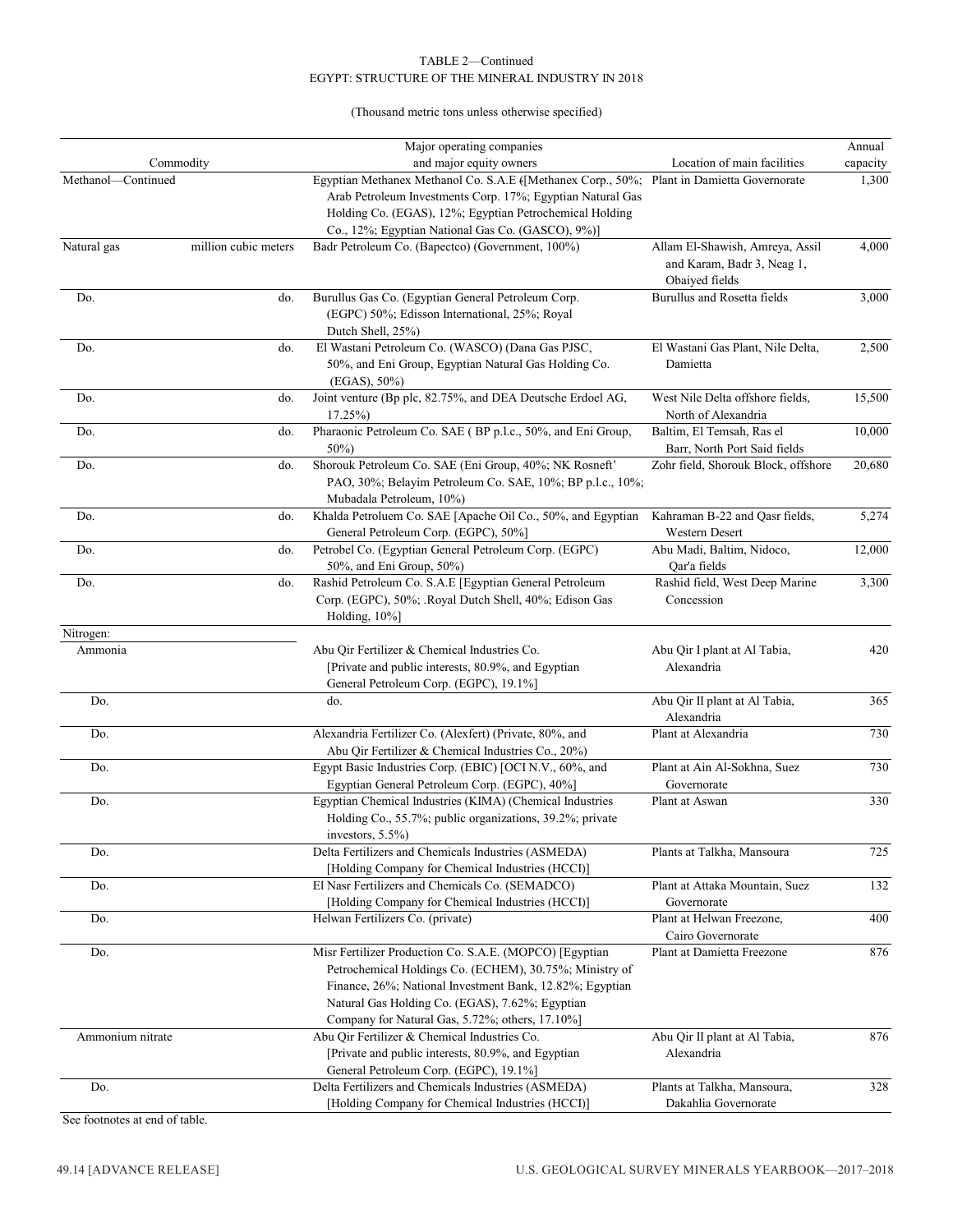# EGYPT: STRUCTURE OF THE MINERAL INDUSTRY IN 2018 TABLE 2—Continued

# (Thousand metric tons unless otherwise specified)

|                       |                            | Major operating companies                                                                    |                                               | Annual   |
|-----------------------|----------------------------|----------------------------------------------------------------------------------------------|-----------------------------------------------|----------|
|                       | Commodity                  | and major equity owners                                                                      | Location of main facilities                   | capacity |
| Nitrogen:-Continued   |                            |                                                                                              |                                               |          |
|                       | Ammonium nitrate-Continued | Egyptian Chemical Industries (KIMA) (Chemical                                                | Plant at Aswan                                | 800      |
|                       |                            | Industries Holding Co., 56%; public organizations,                                           |                                               |          |
|                       |                            | 39%; private investors, 5%)                                                                  |                                               |          |
| Do.                   |                            | Egyptian Fertilizers Co. (EFC) (OCI N.V., 100%)                                              | Plant at Ain Al-Sokhna, Suez<br>Governorate   | 325      |
| Do.                   |                            | El Nasr Fertilizers and Chemicals Co. (SEMADCO)                                              | Plant at Attaka Mountain, Suez                | 200      |
|                       |                            | [Holding Company for Chemical Industries (HCCI)]                                             | Governorate                                   |          |
| Nitric acid           |                            | Abu Qir Fertilizer & Chemical Industries Co.                                                 | Abu Qir II plant at Al Tabia,                 | 657      |
|                       |                            | [Private and public interests, 80.9%, and Egyptian                                           | Alexandria Governorate                        |          |
|                       |                            | General Petroleum Corp. (EGPC), 19.1%]                                                       |                                               |          |
| Do.                   |                            | Delta Fertilizers and Chemicals Industries (ASMEDA)                                          | Plants at Talkha, Mansoura,                   | 328      |
|                       |                            | [Holding Company for Chemical Industries (HCCI)]                                             | Dakahlia Governorate                          |          |
| Do.                   |                            | Egyptian Chemical Industries (KIMA) (Chemical                                                | Plant at Aswan                                | 600      |
|                       |                            | Industries Holding Co., 56%; public organizations,                                           |                                               |          |
|                       |                            | 39%; private investors, 5%)                                                                  |                                               |          |
| Do.                   |                            | El Nasr Fertilizers and Chemicals Co. (SEMADCO)                                              | Plant at Attaka Mountain, Suez<br>Governorate | 193      |
| Urea                  |                            | [Holding Company for Chemical Industries (HCCI)]<br>do.                                      | Abu Qir I plant at Al Tabia,                  | 566      |
|                       |                            |                                                                                              | Alexandria Governorate                        |          |
| Do.                   |                            | do.                                                                                          | Abu Qir III plant at Al Tabia                 | 438      |
|                       |                            |                                                                                              | Alexandria Governorate                        |          |
| Do.                   |                            | Alexandria Fertilizer Co. (Alexfert) (Private, 80%, and                                      | Plant at Alexandria                           | 720      |
|                       |                            | Abu Qir Fertilizer & Chemical Industries Co., 20%)                                           |                                               |          |
| Do.                   |                            | Egptian Fertilizers Co. (EFC) (OCI N.V., 100%)                                               | Plant at Ain Al-Sokhna                        | 1,550    |
| Do.                   |                            | Helwan Fertilizers Co.                                                                       | Plant at Helwan Freezone,                     | 700      |
|                       |                            |                                                                                              | Cairo Governorate                             |          |
| Do.                   |                            | Misr Fertilizer Production Co. S.A.E. (MOPCO) [Egyptian                                      | Plant at Damietta Freezone,                   | 680      |
|                       |                            | Petrochemical Holdings Co. (ECHEM), 30.75%; Ministry of                                      | Damietta, Governorate                         |          |
|                       |                            | Finance, 26%; National Investment Bank, 12.82%; Egyptian                                     |                                               |          |
|                       |                            | Natural Gas Holding Co. (EGAS), 7.62%; Egyptian                                              |                                               |          |
|                       |                            | Company for Natural Gas, 5.72%; others, 17.10%]                                              |                                               |          |
| Perlite<br>Petroleum: |                            | The Egyptian Co. for Perlite (Abu Kahalil Group)                                             | Plant at Alexandria                           | 10       |
| Crude                 | thousand                   | Belayim Petroleum Co. [Egyptian General Petroleum Corp.                                      | Belayim field, Suez Gulf                      | 65,000   |
|                       | 42-gallon barrels          | (EGPC), 50%, and International Egyptian Oil Co., 50%]                                        |                                               |          |
| Do.                   | do.                        | Gulf of Suez Oil Co. [Egyptian General Petroleum                                             | October field, Suez Gulf                      | 45,000   |
|                       |                            | Corp. (EGPC), 50%, and BP p.l.c., 50%]                                                       |                                               |          |
| Do.                   | do.                        | do.                                                                                          | El Morgan field, Suez Gulf                    | 27,000   |
| Do.                   | do.                        | Khalda Petroleum Co. [Apache Oil Co., 40%, and Egyptian                                      | Kahraman B-22 and Qasr fields,                | 51,500   |
|                       |                            | General Petroleum Corp. (EGPC), 60%]                                                         | Western Desert                                |          |
| Do.                   | do.                        | Suez Oil Co. [Egyptian General Petroleum Corp. (EGPC), 50%;                                  | Ras Budran field, Suez Gulf                   | 15,000   |
|                       |                            | Deminex SA, 25%; Repsol S.A., 25%]                                                           |                                               |          |
| Refined               | do.                        | Alexandria Petroleum Co. (Government, 100%)                                                  | Refinery at El-Mex, in Alexandria             | 36,500   |
|                       |                            |                                                                                              | Governorate                                   |          |
| Do.                   | do.                        | Ameriya Petroleum Refining Co. (Government, 100%)                                            | Refinery at Amreya Freezone,                  | 27,375   |
|                       |                            |                                                                                              | Alexandria Governorate                        |          |
| Do.                   | do.                        | Assiut Petroleum Refining Co. [Ganoub El Wadi Holding]                                       | Refinery in Assiut Governorate                | 18,250   |
|                       | do.                        | Co. (Ganope), 100%]<br>Cairo Oil Refining Co. (CORC) (Government, 100%)                      | Refinery at Mostorod, Cairo                   |          |
| Do.                   |                            |                                                                                              | Governorate                                   | 51,830   |
| Do.                   | do.                        | do.                                                                                          | Refinery in Tanta, Gharbia                    | 12,775   |
|                       |                            |                                                                                              | Governorate                                   |          |
| Do.                   | do.                        | El Nasr Petroleum Co. [Egyption General Petroleum Co. (EGPC), Refinery at Wadi Ferain, South |                                               | 3,103    |
|                       |                            | $100\%$ ]                                                                                    | Sinai Governorate                             |          |
| Do.                   | do.                        | do.                                                                                          | Refinery in Suez Governorate                  | 52,195   |
|                       |                            |                                                                                              |                                               |          |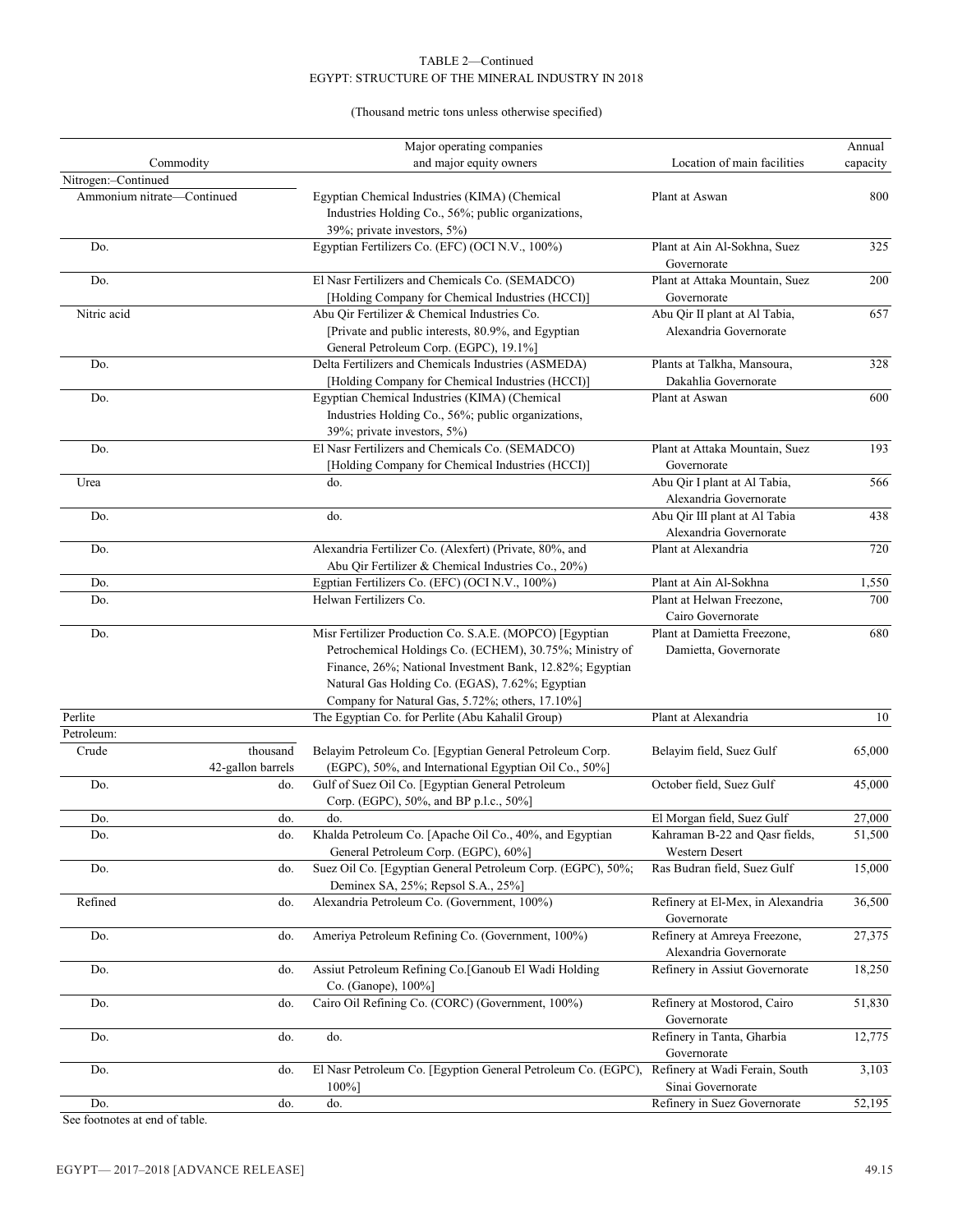# (Thousand metric tons unless otherwise specified)

|                              |                               | Major operating companies                                                                                                                                                                                                                 |                                                                                   | Annual    |
|------------------------------|-------------------------------|-------------------------------------------------------------------------------------------------------------------------------------------------------------------------------------------------------------------------------------------|-----------------------------------------------------------------------------------|-----------|
| Commodity                    |                               | and major equity owners                                                                                                                                                                                                                   | Location of main facilities                                                       | capacity  |
| Petroleum:-Continued         |                               |                                                                                                                                                                                                                                           |                                                                                   |           |
| Crude-Continued              | thousand<br>42-gallon barrels | Middle East Oil Refinery [Egyptian General Petroleum Corp.<br>(EGPC), 78%; Engineering for Petroleum and Processing<br>Industry (ENPPI), 10%; Petroleum Projects and Technical<br>Consultations Co. (Petrojet), 10%; Suez Canal Bank, 2%] | Refinery at Alexandria Amreya<br>Freezone, Alexandria<br>Governorate              | 36,500    |
| Do.                          | do.                           | Suez Petroleum Processing Co. (Government, 100%)                                                                                                                                                                                          | Refinery in Suez Governorate                                                      | 24,820    |
| Phosphates:                  |                               |                                                                                                                                                                                                                                           |                                                                                   |           |
| Phosphate rock               |                               | Al Wadi Al Gadid Company for Mineral Resources and<br>Oil Shale (Wadico) [Ganope, (65%),; Petrojet Co., 25%;<br>Egyptian Mineral Resources Authority (EMRA), 5%;<br>Nile Petroleum Co., 5%]                                               | Mine at Al Wadi Al Gadid,                                                         | 1,000     |
| Do.                          |                               | El Nasr Mining Co. [Holding Company for<br>Metallurgical Industries (HCMI), 100%]                                                                                                                                                         | Mines at El Sebaaya,<br>El Quseir, and Red Sea                                    | 5,000     |
| Do.                          |                               | Phosphate Misr Co. S.A.E. (PMC) ([National Investment Bank,<br>50%; Egyptian Mineral Resources Co. (EMCR), 20%;<br>Ganoub El Wadi Holding Co., 15%; Egyptian General<br>Petroleum Corp., 15%)]                                            | Abu Tartur Mine, New Valley<br>Mine, Red Sea Mine                                 | 5,000     |
| Do.                          |                               | Egyptian Company for Mineral Resources (ECMR)                                                                                                                                                                                             | Mine at Aswan                                                                     | 500       |
| Phosphoric acid              |                               | Abu Zaabal Fertilizers and Chemicals (private, 100%)                                                                                                                                                                                      | Plant at Qalyubiyah                                                               | 95        |
| Do.                          |                               | El-Nasr Company for Intermediate Chemicals (Ministry of<br>Defense, 100%)                                                                                                                                                                 | Plant in Giza Governorate                                                         | NA        |
| Phosphate fertilizer         |                               | do.                                                                                                                                                                                                                                       | do.                                                                               | <b>NA</b> |
| Do.                          |                               | Abu Zaabal Fertilizers and Chemicals (private, 100%)                                                                                                                                                                                      | Plant in Qalyubiyah Governorate                                                   | 1,530     |
| Do.                          |                               | Egyptian Financial and Industrial Co. (private, 100%)                                                                                                                                                                                     | Plant at Kafr El Zayat                                                            | 900       |
| Do.                          |                               | do.                                                                                                                                                                                                                                       | Plant at Assuit                                                                   | 750       |
| Do.                          |                               | Evergrow for Specialty Fertilizers Co. S.A.E.                                                                                                                                                                                             | Plants at Abou Rwash, Giza,<br>Governorate and Sadat City,<br>Gharbia Governorate | 105       |
| Do.                          |                               | Polyserve for Fertilizers and Chemicals (private, 100%)                                                                                                                                                                                   | Plant in Cairo Governorate                                                        | 320       |
| Do.                          |                               | Suez Company for Fertilizers Production (Egyptian<br>Financial and Industrial Co., 99.8%)                                                                                                                                                 | Plant at Ain Al-Sokhna, Suez<br>Governorate                                       | 600       |
| Rockwool                     |                               | ASCOM Carbonate and Chemical Manufacturing<br>(Qulaa Holding, 100%)                                                                                                                                                                       | Plant at Ain Al-Sokhna<br>Governorate                                             | 30        |
| Salt                         |                               | El Mex Salines Co. [Holding Company for Chemical<br>Industries (HCCI), 100%]                                                                                                                                                              | Brine at El Mex, Alexandria<br>Governorate                                        | 1,400     |
| Do.                          |                               | do.                                                                                                                                                                                                                                       | Brine in Port Said Governorate                                                    | 350       |
| Do.                          |                               | El Nasr Salines Co. [Holding Company for Chemical<br>Industries (HCCI), 100%]                                                                                                                                                             | Brine at Borg El Arab, Alexandria<br>Governorate                                  | 300       |
| Do.                          |                               | do.                                                                                                                                                                                                                                       | Mine at Sebika, North Sinai<br>Governorate                                        | 2,000     |
| Sand and gravel, industrial: |                               |                                                                                                                                                                                                                                           |                                                                                   |           |
| Quartz                       |                               | El Nasr Mining Co. [Holding Company for<br>Metallurgical Industries (HCMI), 100%]                                                                                                                                                         | Mine at Aswan                                                                     | 15        |
| Do.                          |                               | Egyptian Company for Mineral Resources (ECMR)                                                                                                                                                                                             | Mine at Branice near Marsa Alam                                                   | NA        |
| Do.                          |                               | International Group for Industrial & Agricultural Investment                                                                                                                                                                              | Mine in Marsa Alam and South<br>Aswan                                             | NA.       |
| Do.                          |                               | Mining Engineering Company (Knouz)                                                                                                                                                                                                        | Mine at Aswan                                                                     | NA        |
| Do.                          |                               | Misr Quarried Development Co.                                                                                                                                                                                                             | Attaka Mountain                                                                   | NA        |
| Unspecified                  |                               | Egypt for Mining S.A.E (Multi Min)                                                                                                                                                                                                        | Quarries in Abu Heesh Valley,                                                     | 365       |
|                              |                               |                                                                                                                                                                                                                                           | South Sinai Governorate                                                           |           |
| Do.                          |                               | do.                                                                                                                                                                                                                                       | Quarried in Homayer Valley,                                                       | 366       |
|                              |                               |                                                                                                                                                                                                                                           | South Sinai Governorate                                                           |           |
| Do.                          |                               | Misr Quarries Development Co. S.A.E                                                                                                                                                                                                       | Mine at Attaka Mounitain                                                          | <b>NA</b> |